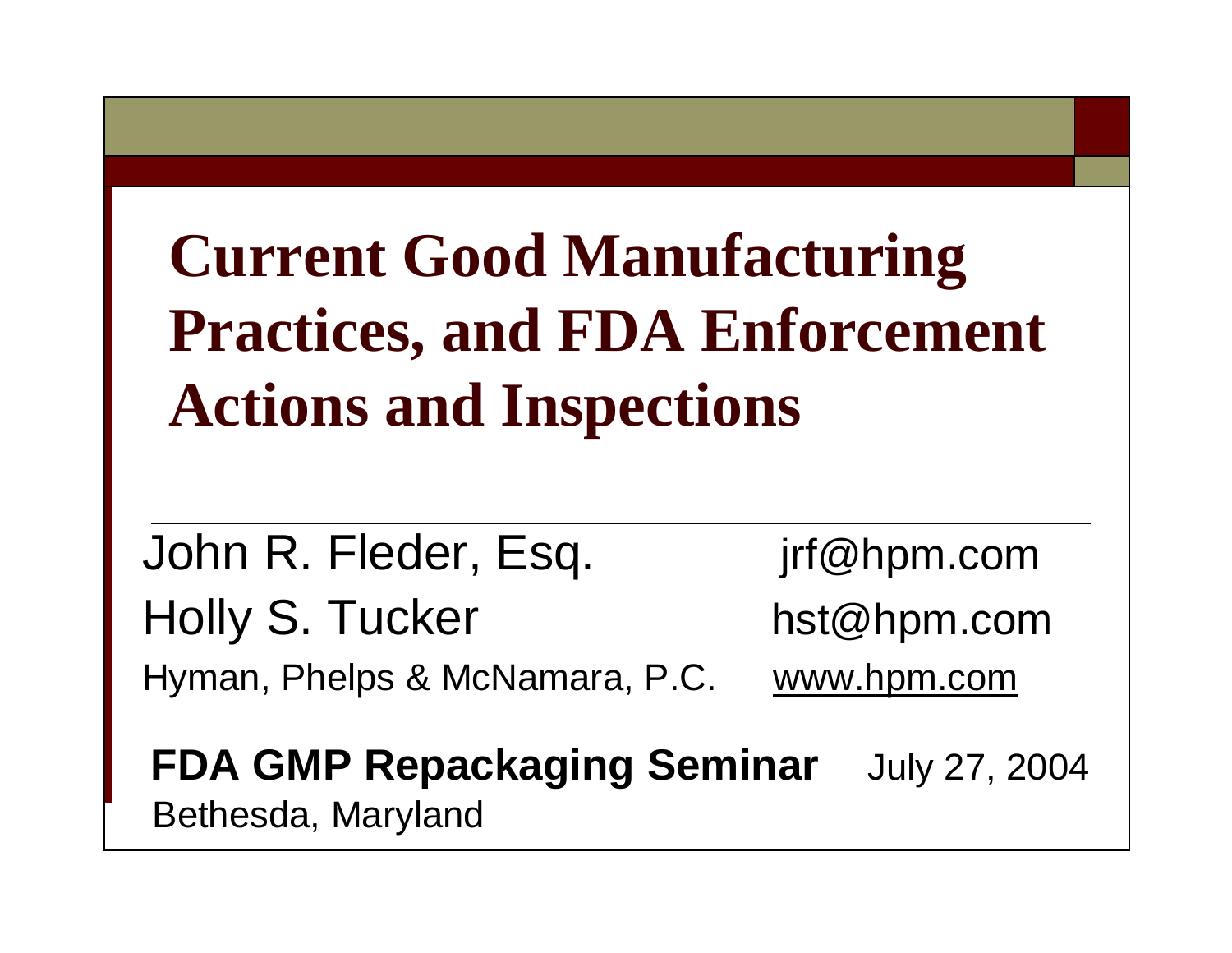Current Good Manufacturing Practices (cGMPs)

- 21 C.F.R. Parts 210 and 211
- $\Box$  Apply to the manufacture, processing, packing, or holding of a drug
- □ Products not produced or packaged in compliance with FDA cGMP regulations are legally adulterated
- □ Manufacturers must proactively ensure drug safety, purity, and effectiveness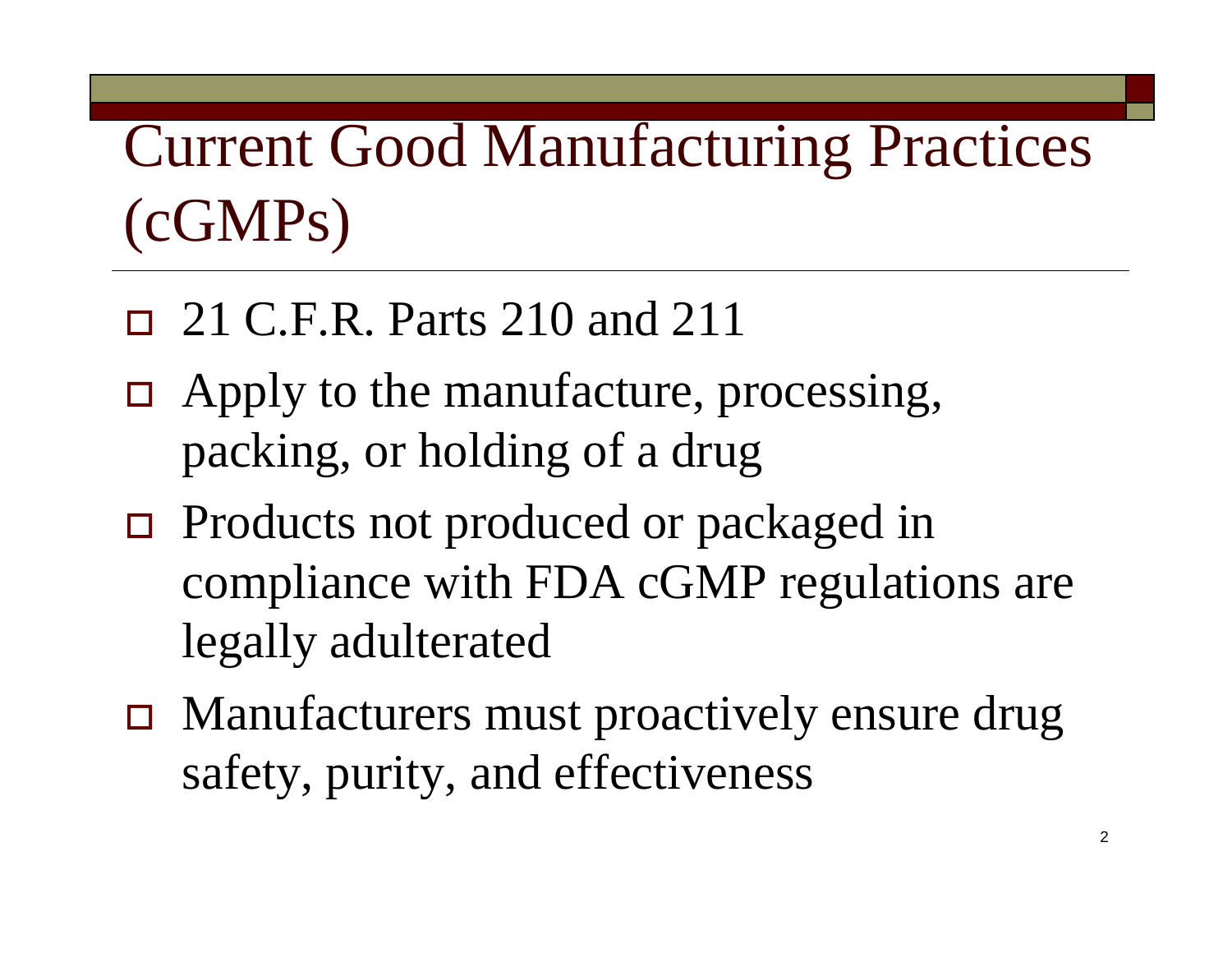## Failure to comply with cGMPs can result in an FDA enforcement action:

- FDA Warning Letter
- FDA seizure of products
- Civil (court) injunction prohibiting some or all further sales, and/or recalling product already on the market
- □ Possible decree imposing substantial fines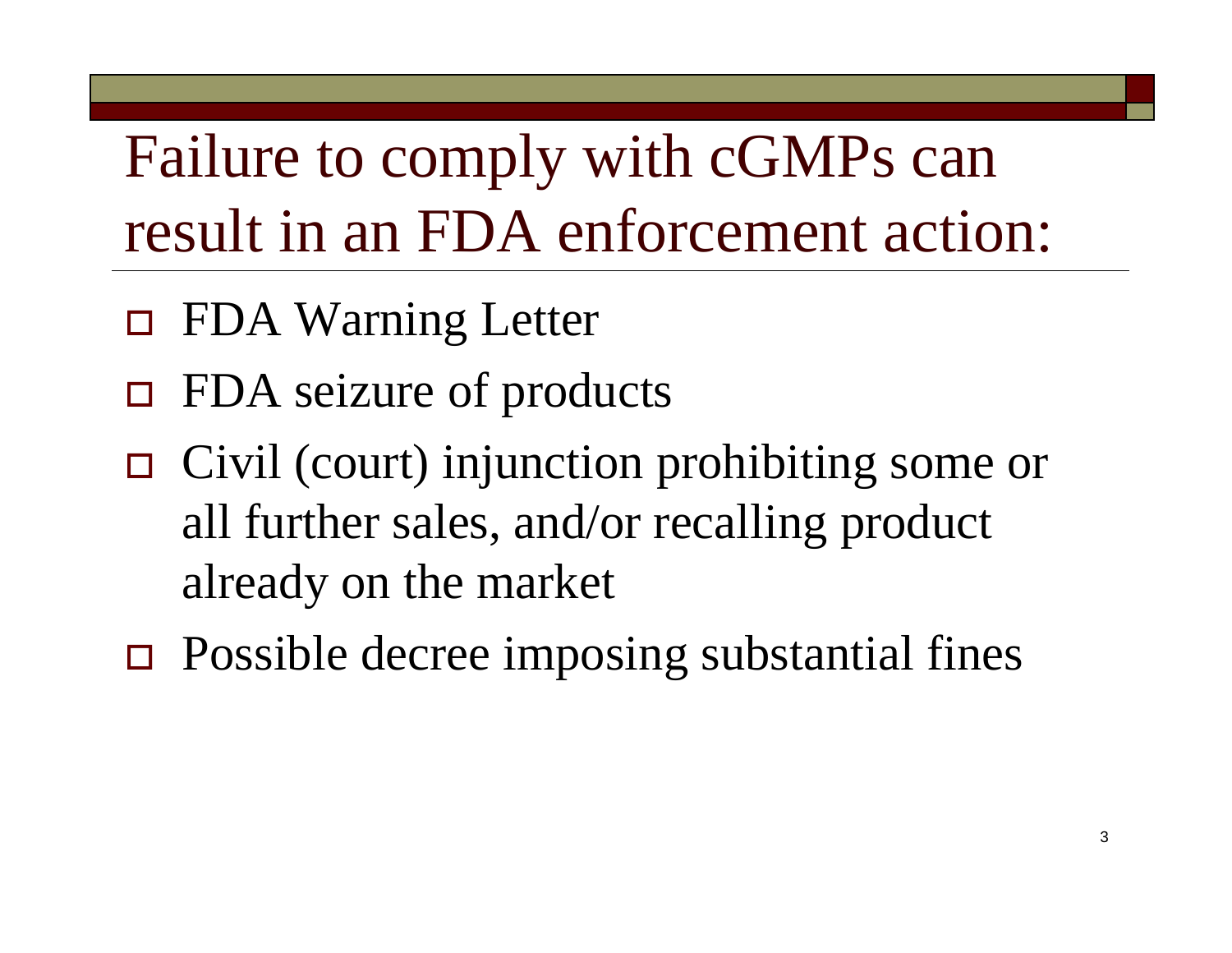## Failure to comply with cGMPs can result in an FDA enforcement action

- $\Box$  Preclusion of government contracts
- □ Import alerts
- $\Box$  Criminal liability for the company and individual employees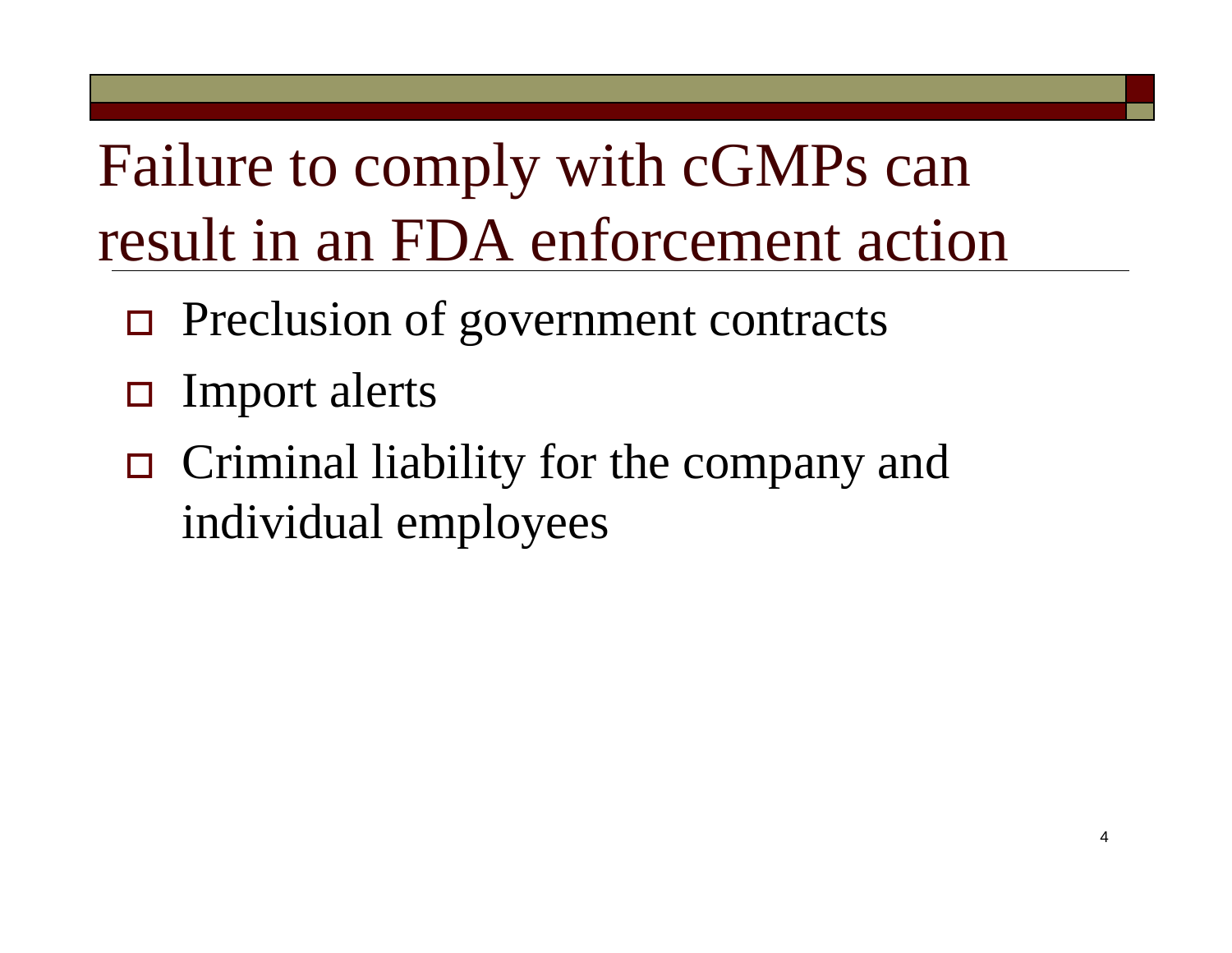### FDA Warning Letters

- A warning letter will specify the cGMP violations and demand to know how the problem will be corrected.
- Failure to respond may lead to more severe enforcement actions by the FDA.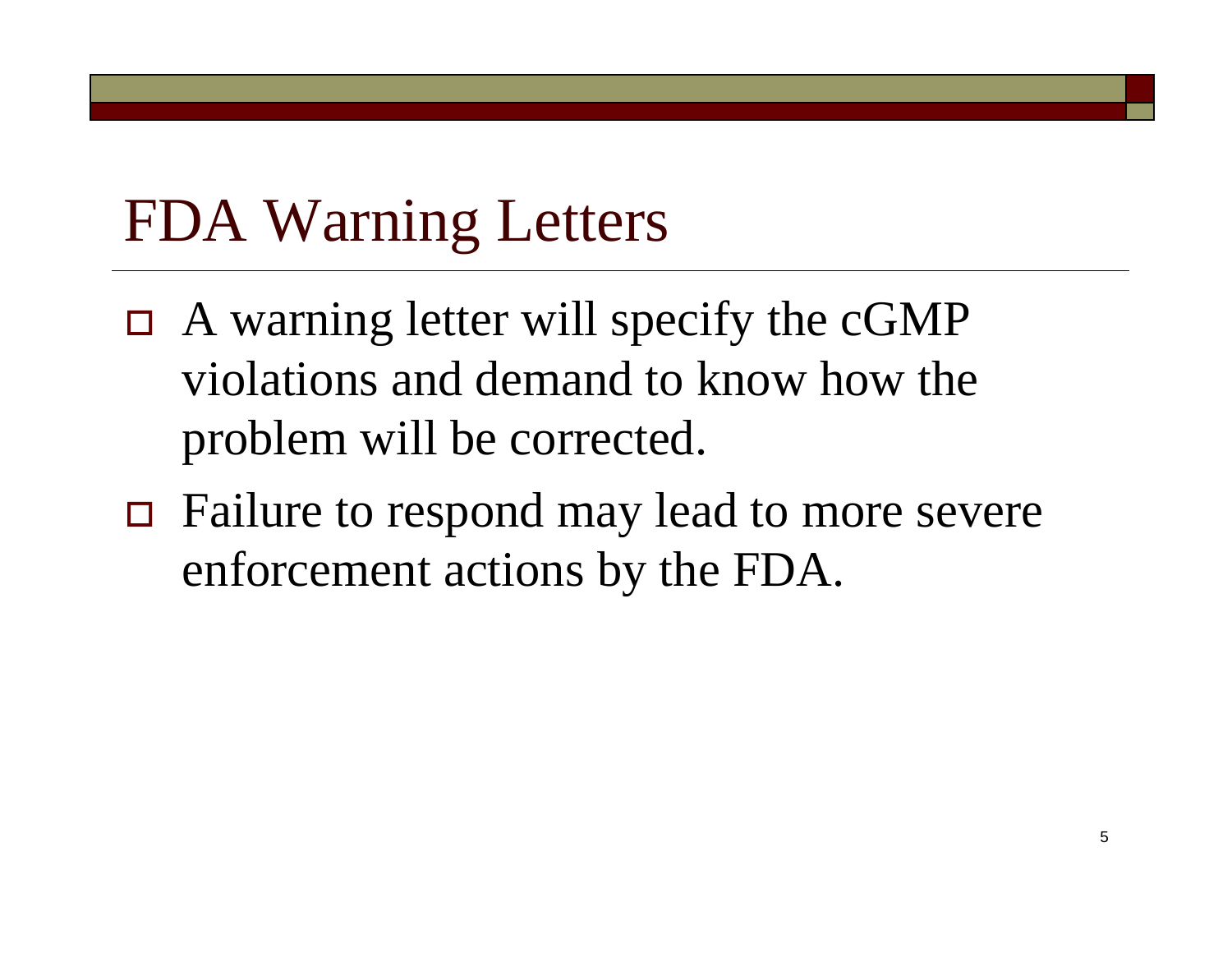### Seizure

 $\Box$  A court action is brought by FDA to remove a product from interstate commerce because it is in violation of the law. (21 U.S.C. § 334)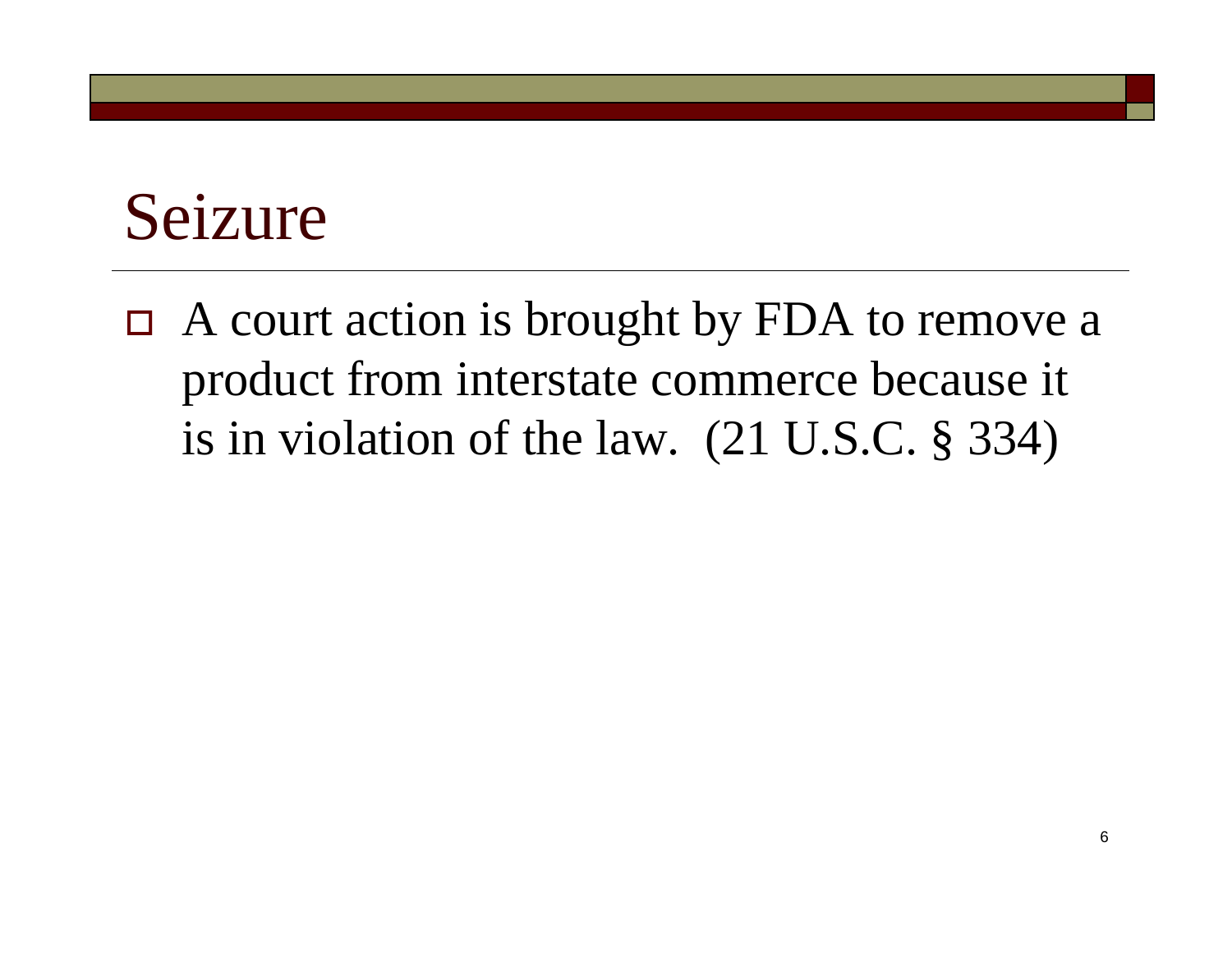#### Seizure: the example of PerkinElmer

- In February 2004 FDA seized PerkinElmer neonatal screening kits for failure to follow cGMPs
- Observations from prior FDA inspections were not addressed; company was seen as nonresponsive to sustained prodding
- $\Box$  The seizure caused threat of a public health crisis due to risk of exhausting neonatal screening test supplies nationwide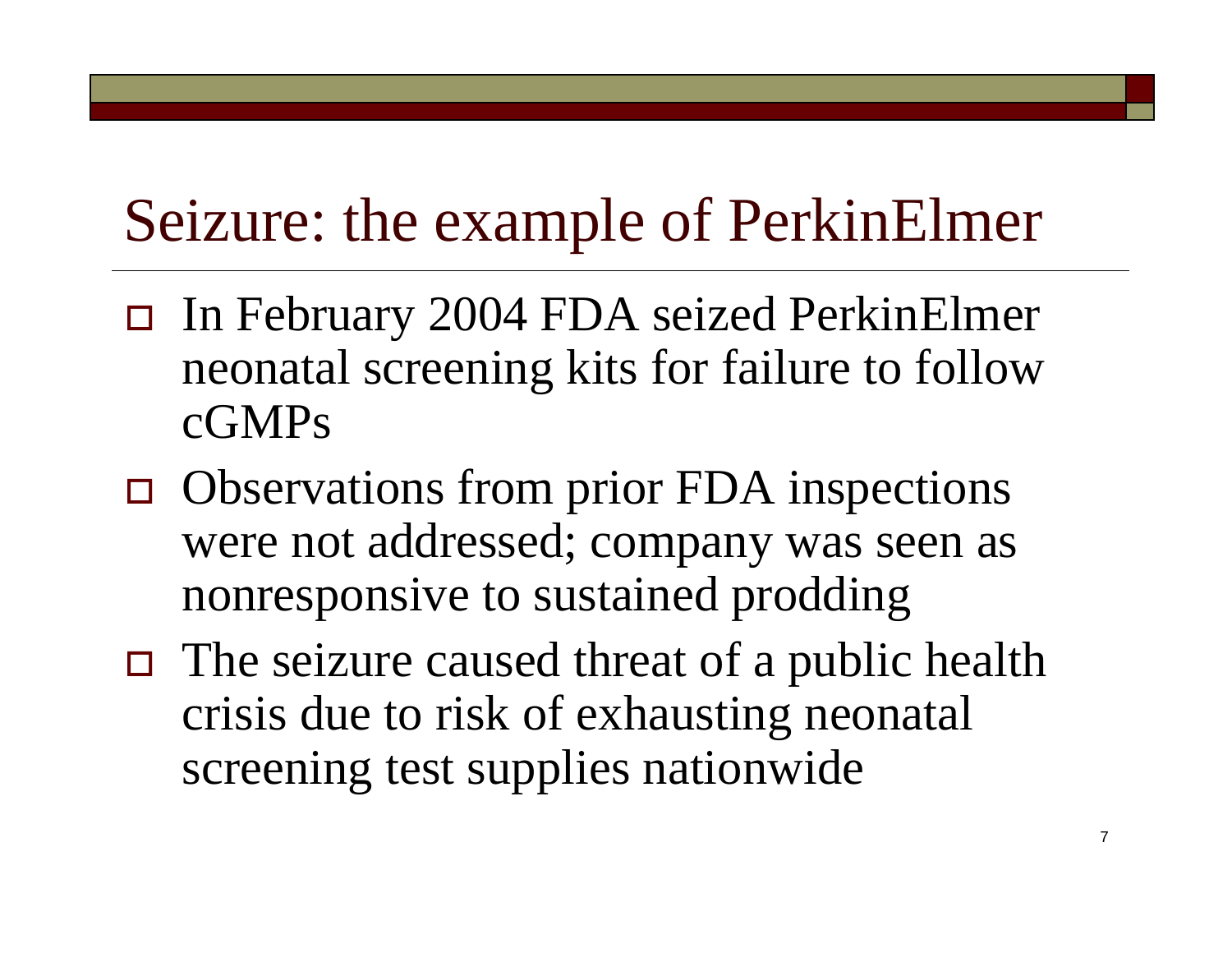### Seizure: the example of Local Repack

- □ In 2003, FDA seized all drugs bearing foreign labels or labeled as repacked by Local Repack and/or Alliance Wholesale Distributors
- Was the result of alleged repeated failure to comply with cGMPs, including misbranding and questionable handling and storage of products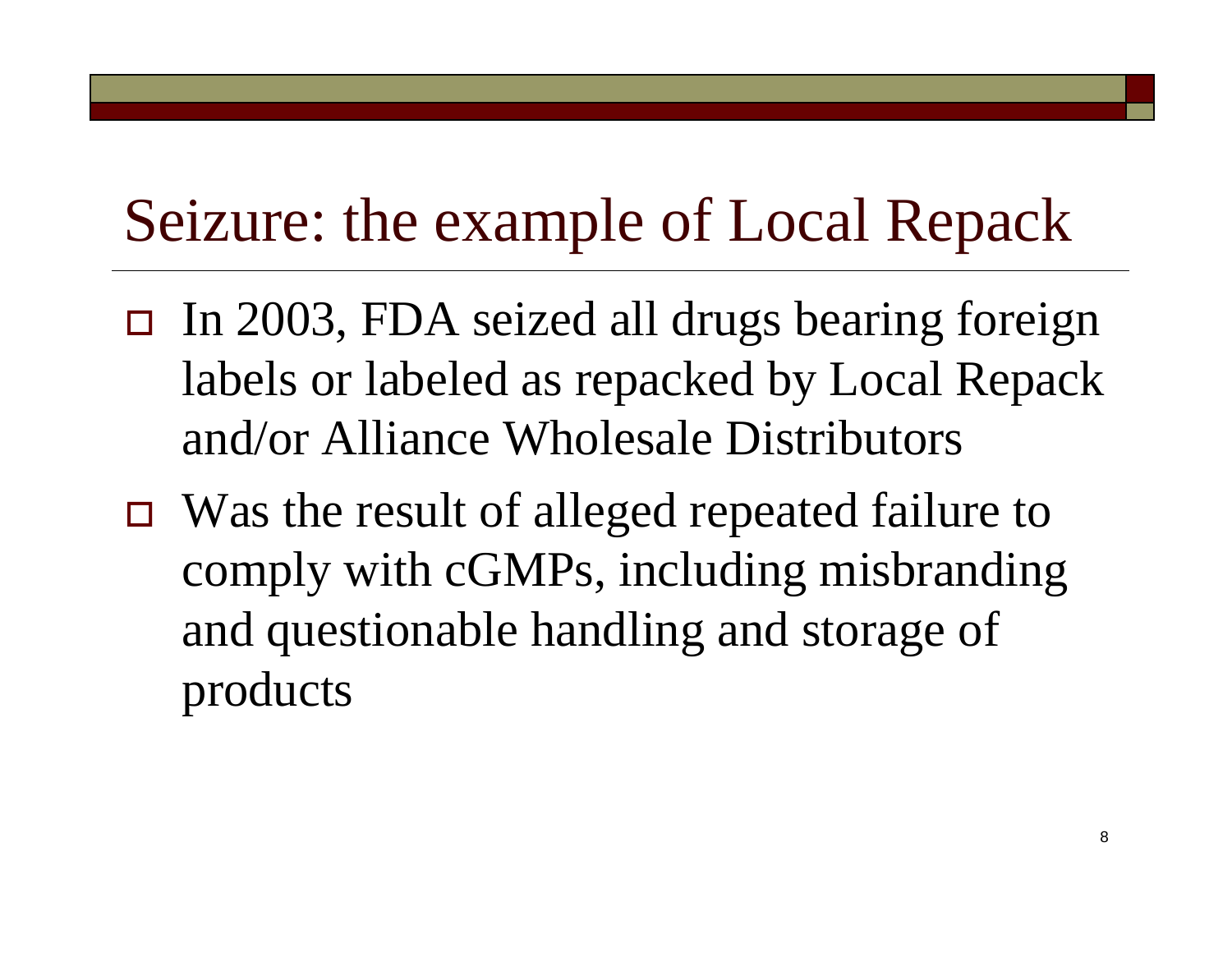### Lessons from Local Repack

- **Do** record lot numbers;
- **Don't** leave labels lying around;
- **Don't** leave empty containers and boxes of drugs lying around; and
- **Don't** claim quality control employee signed off on repackaging records on his days off.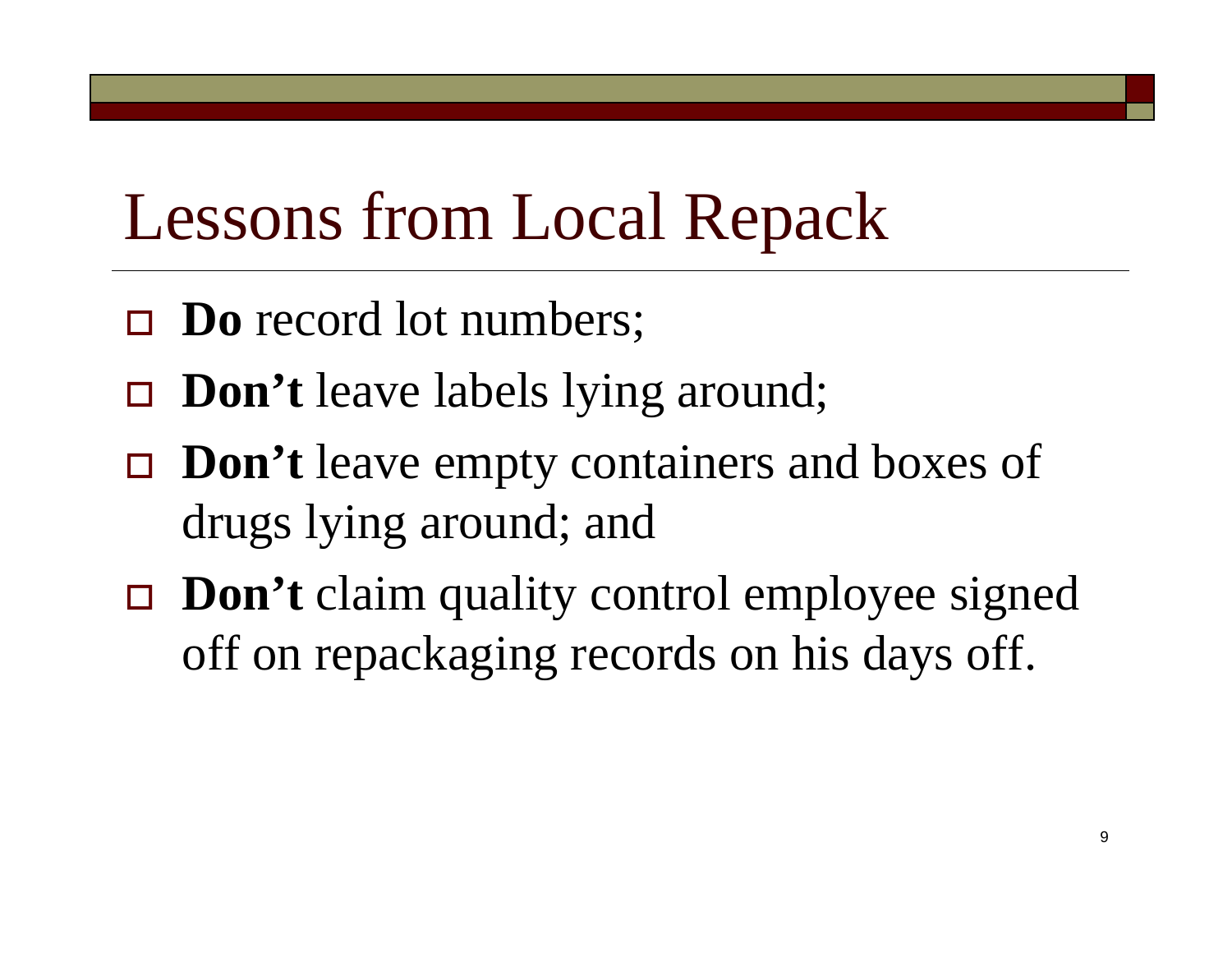# Injunction for cGMP violations

- $\Box$  A civil action taken against an individual and/or firm to stop production or distribution of a product manufactured or sold in violation of applicable law and regulations. (21 U.S.C. § 332)
- The government does not generally have to prove irreparable harm when the statute authorizes injunctive relief.
- $\Box$ Generally, need only prove a violation of the statute.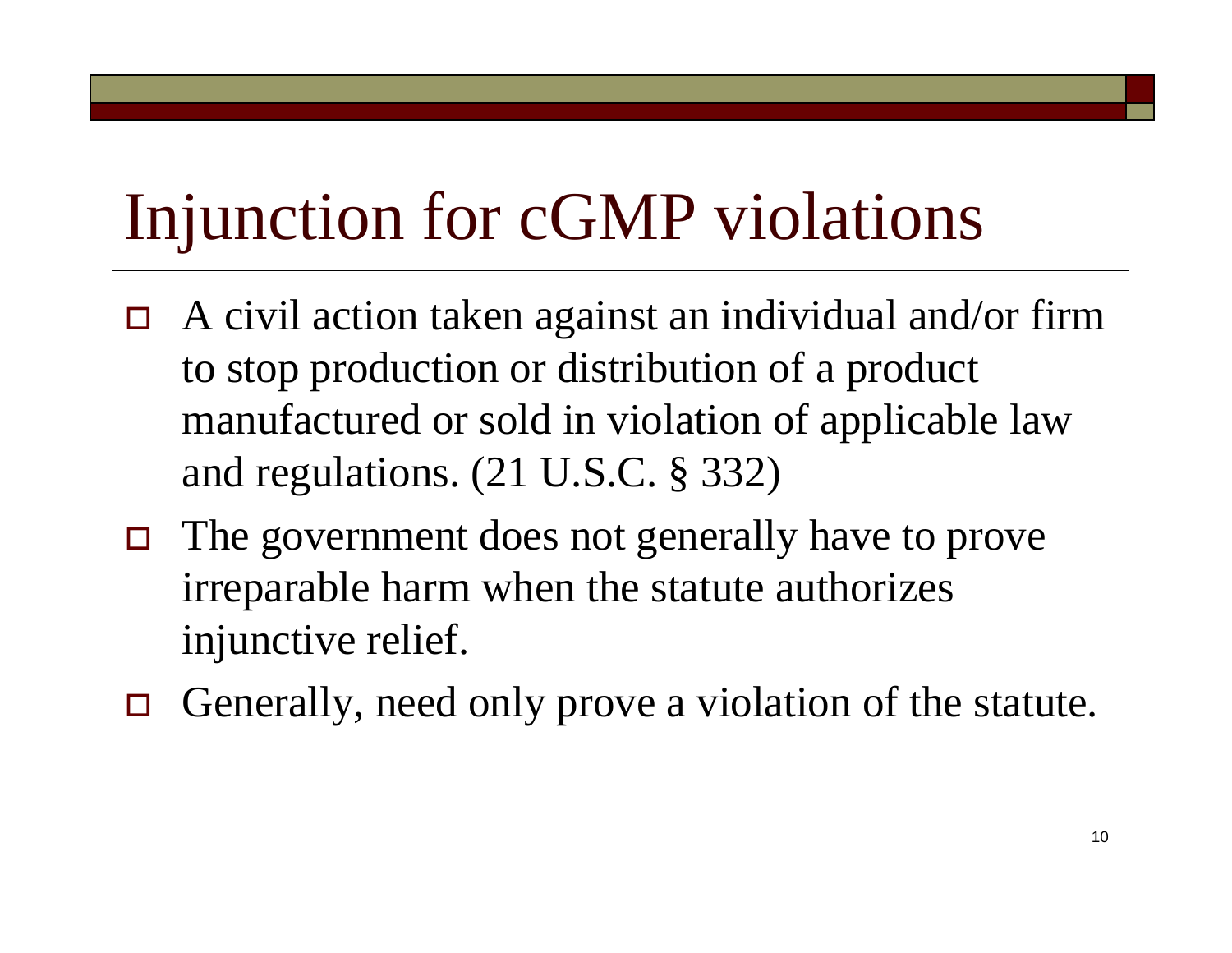# Injunction for cGMP violations

- Possible shut down order: Company must fix manufacturing problems before FDA will allow sales to continue
- □ Can cause products to be in short supply
- □ Can cause delay in release of new products and recalls of older ones
- □ Designation of independent auditor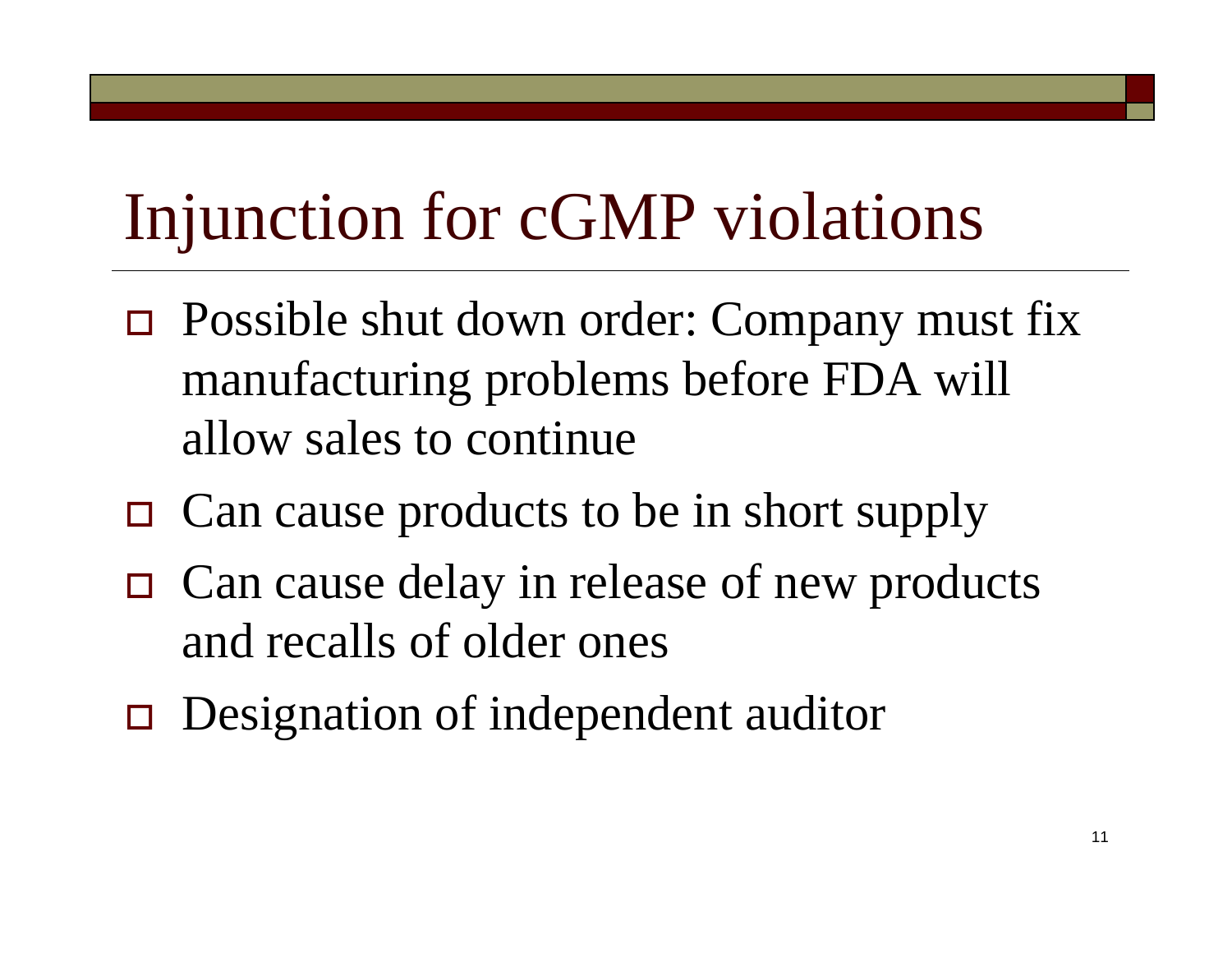# Injunction for GMP violations

#### *U.S. v. Barr Labs*

- **Service Service**  FDA, the "humorless warden" faced off against Barr Labs, the "uncooperative prisoner"
- Court prohibited further product distribution until Barr completed studies validating product identity and safety
- Court ordered Barr to recall released drugs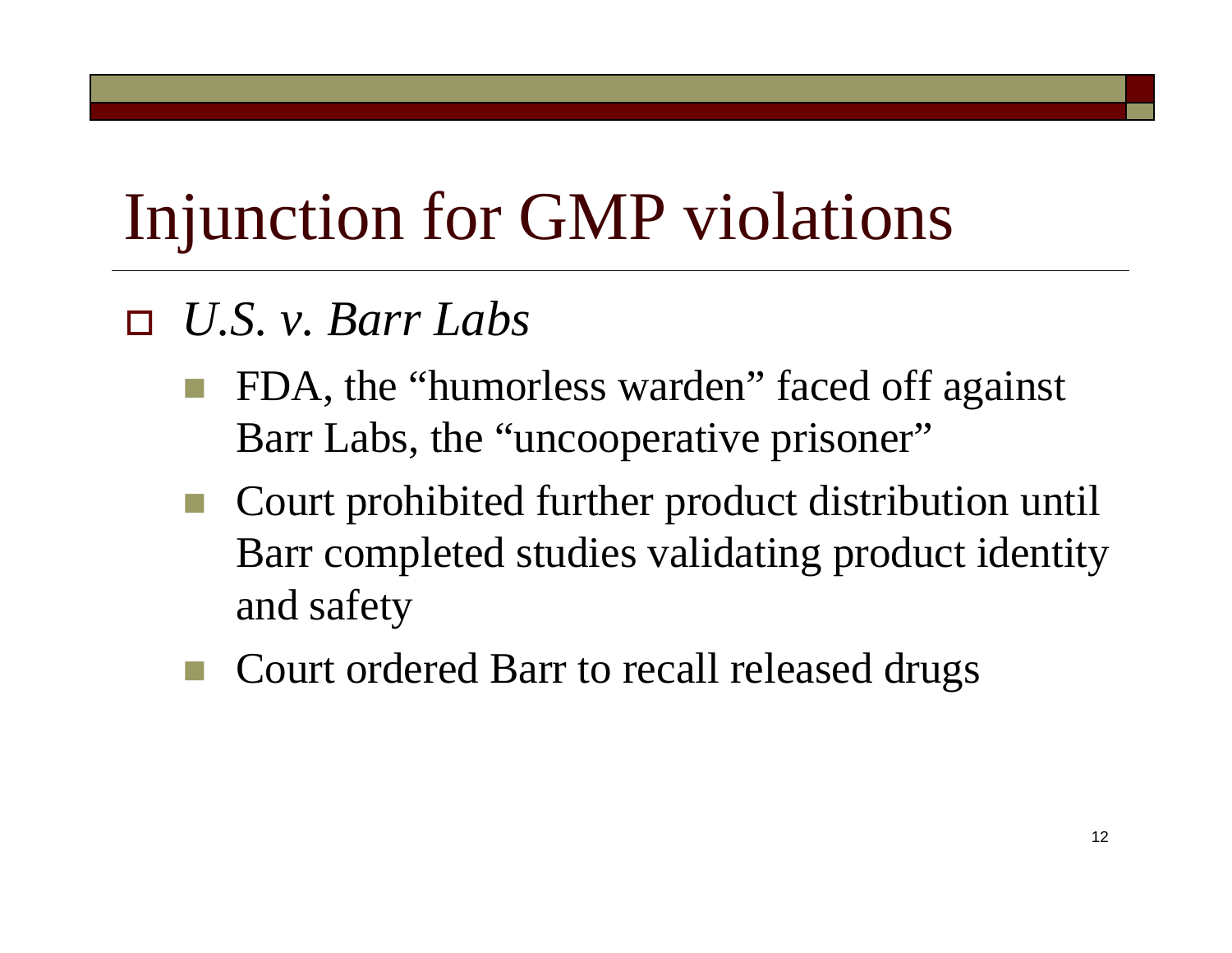# Injunction for GMP violations

#### *U.S. v. Andersen Products, Inc.*

- **Service Service** Company used unvalidated sterilizing system
- But FDA had not promulgated an industry standard
- Court refused to impose injunction
- Injunction is not appropriate when there is no evidence that the company will violate the cGMP regulations in the future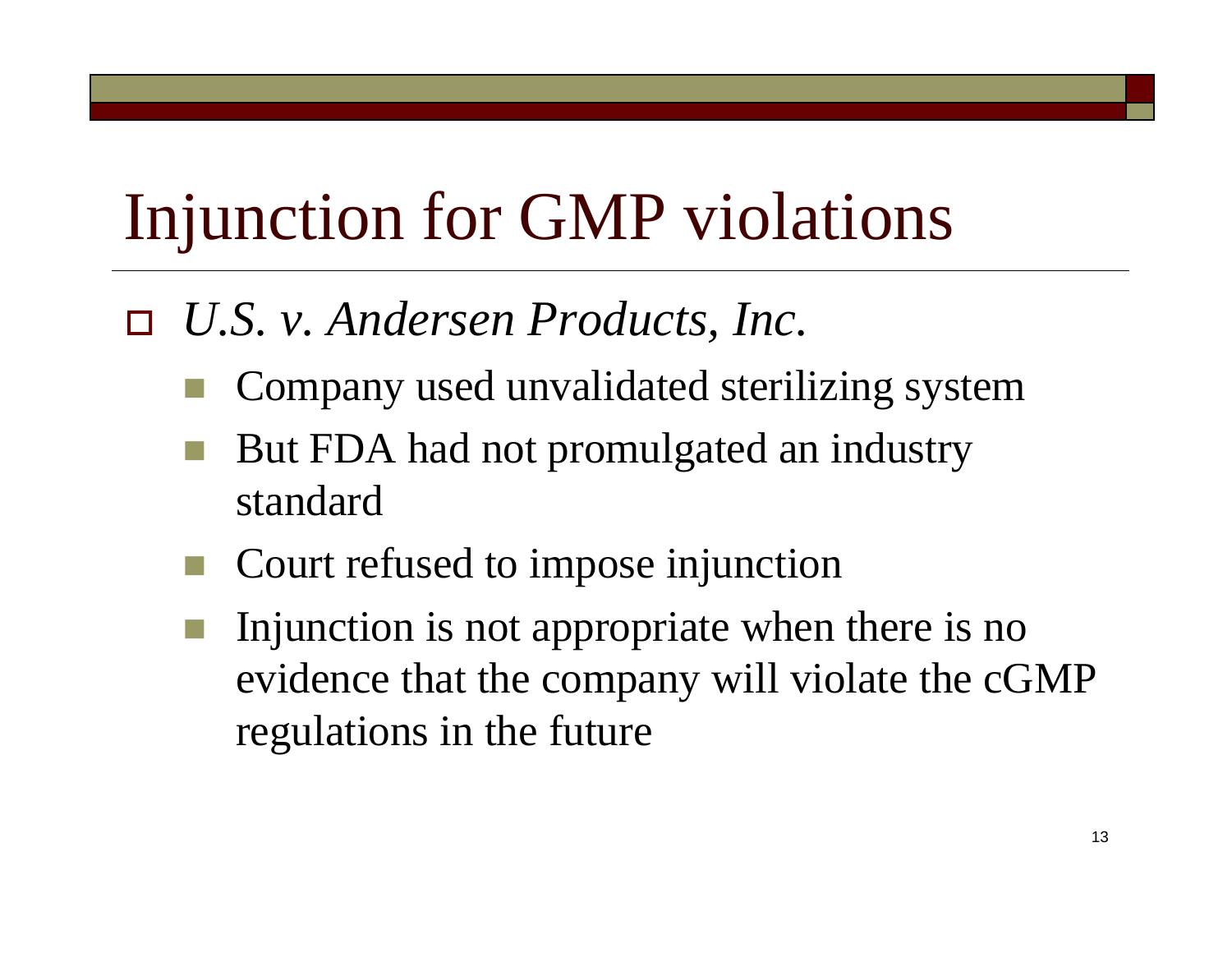### Consent decrees – Abbott Labs

- In 1999 Abbott Labs paid \$100 million to settle alleged quality systems violations for devices
- Amount was equal to anticipated profits from continuing sale of product
- □ Allowed Abbot to avoid withdrawing medically necessary products from the market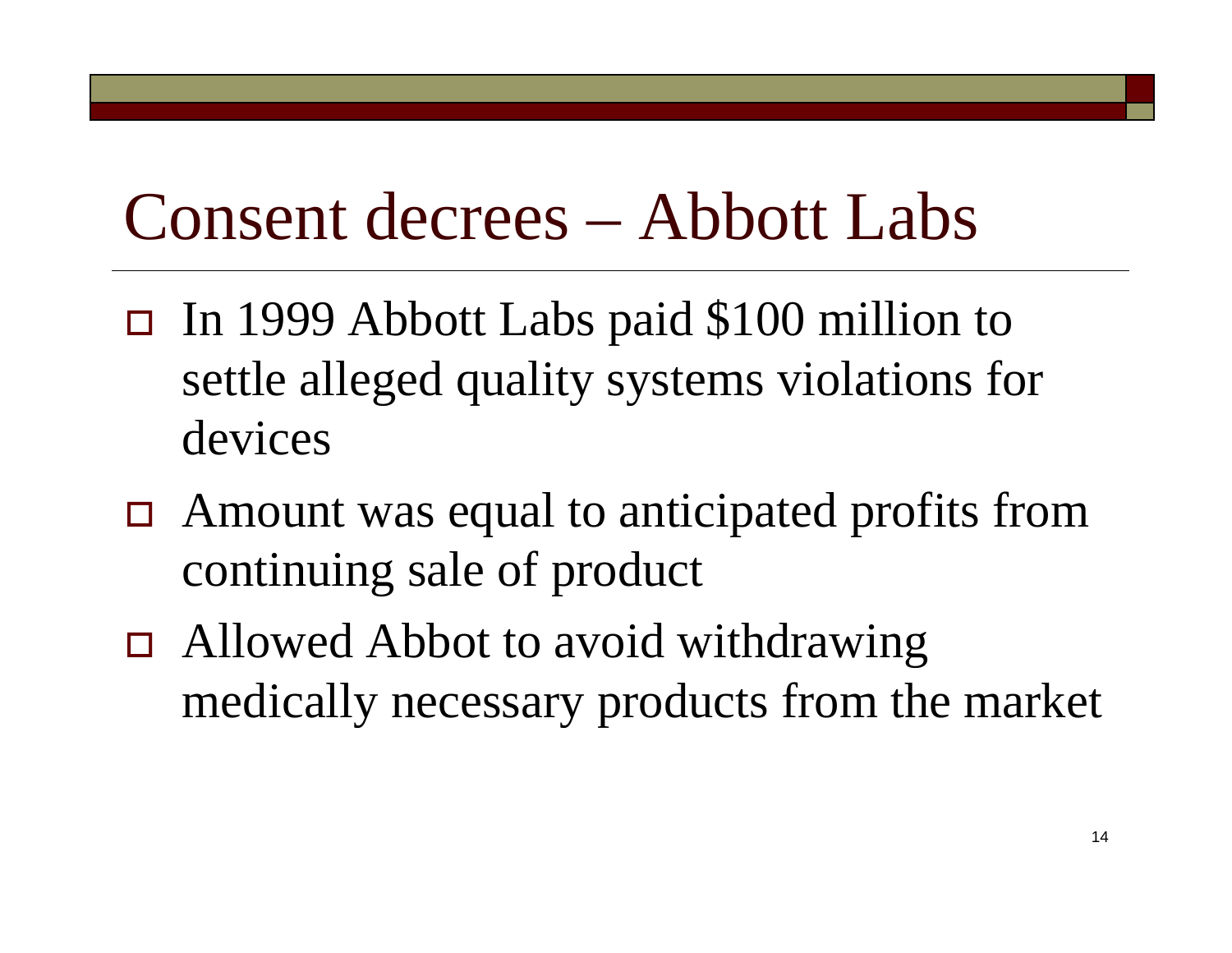# Consent decrees – Schering-Plough

- □ Imposed for alleged failure to carry out cGMPs at certain facilities
- Prohibited manufacturing, packaging and distributing many drugs, except those identified as "medically necessary"
- Required recall of certain products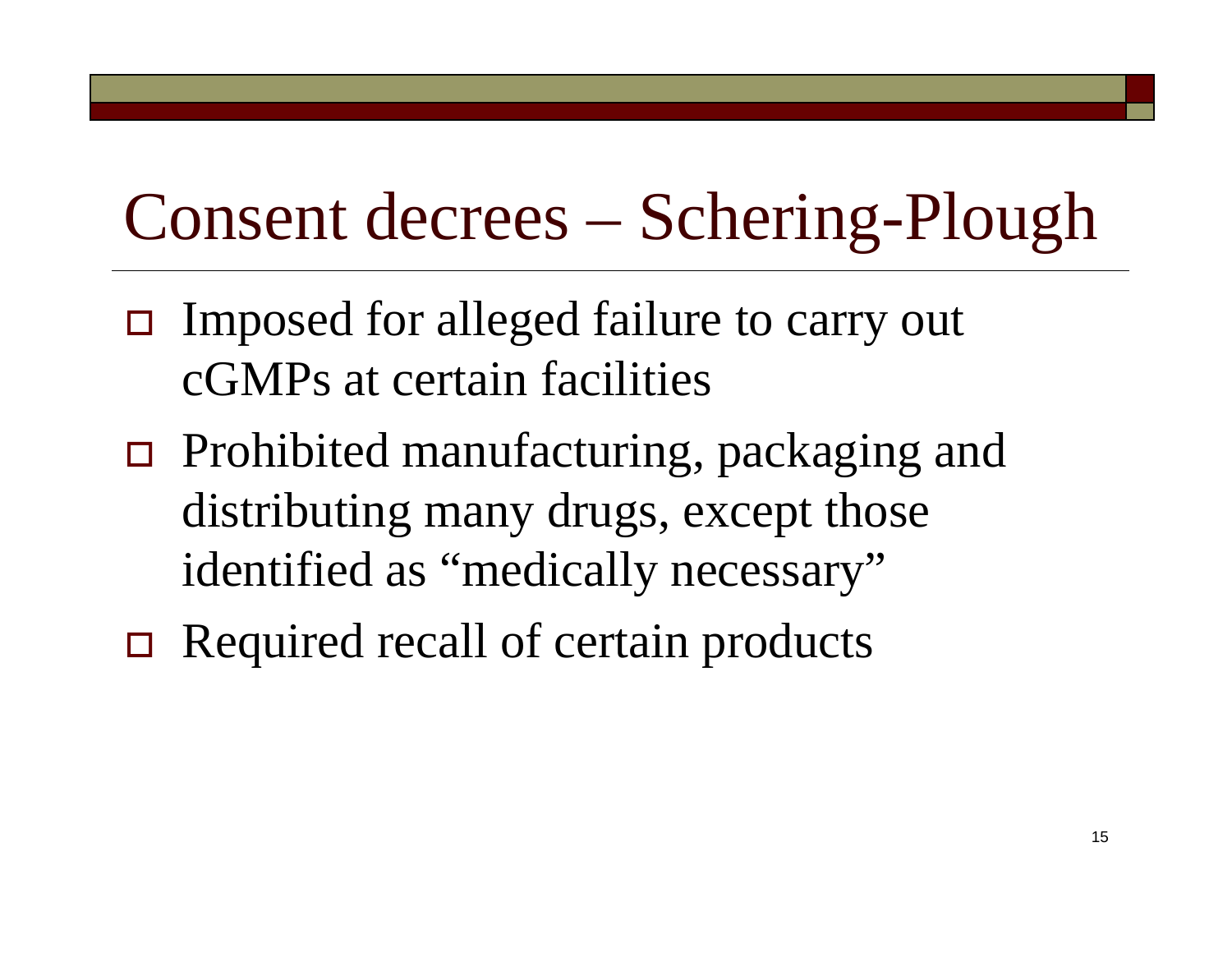# Consent decrees – Schering-Plough

- Provided for disgorgement of \$500 million plus, if product validation was not completed on time, 24.6% of net sales of those products
- Assessed \$15,000/day fine for failure to meet timelines for improvement
- $\Box$  Required company to submit written comprehensive cGMP workplan with timetable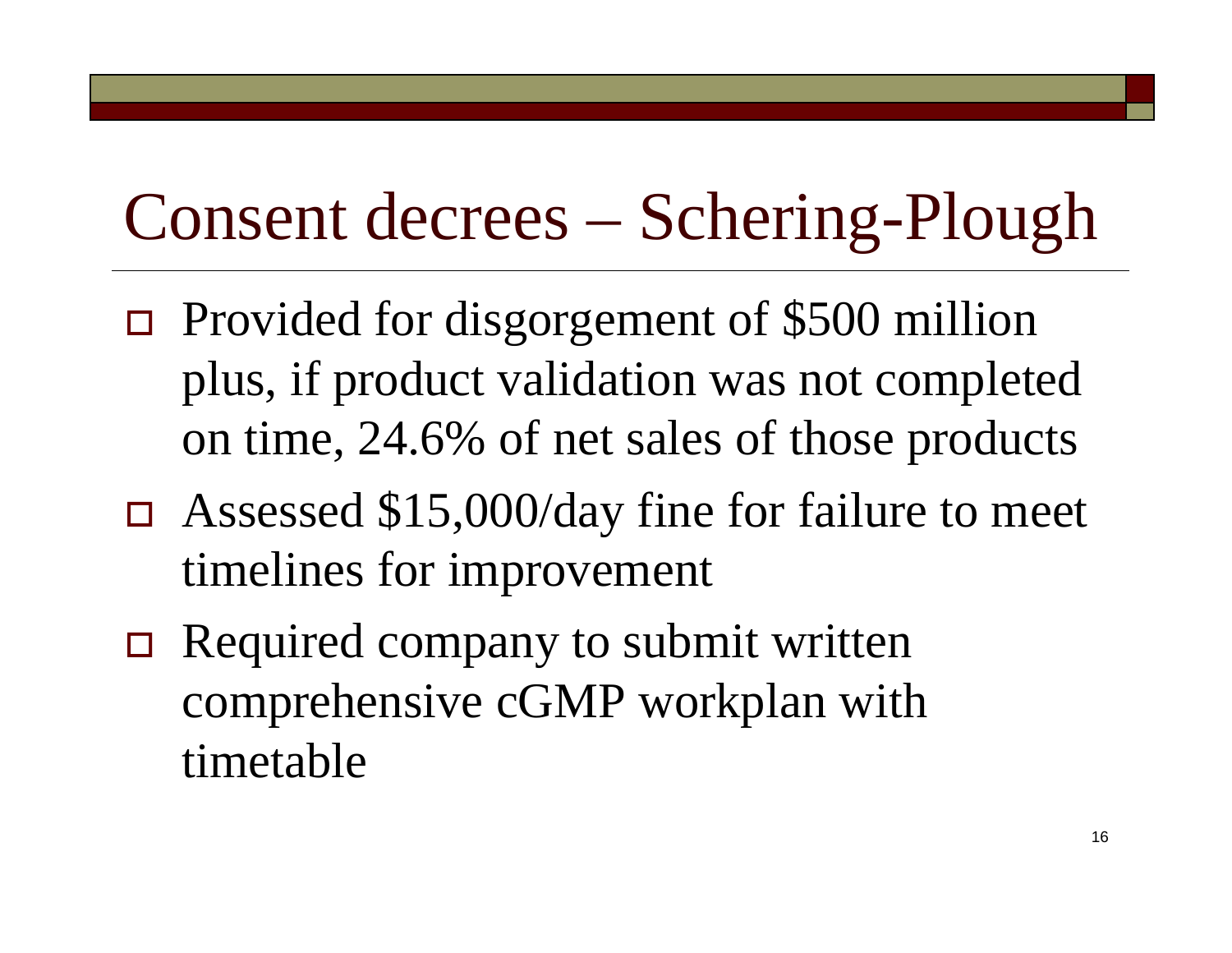Consent decrees – Schering-Plough Expert Consultant

- $\Box$  Inspects facility and manufacturing processes and controls
- Reviews investigations of out-of-specification test results
- Audits all variances affecting drug safety, identity, strength, quality or purity
- $\Box$  Certifies that all specifications, requirements and workplan comply with cGMPs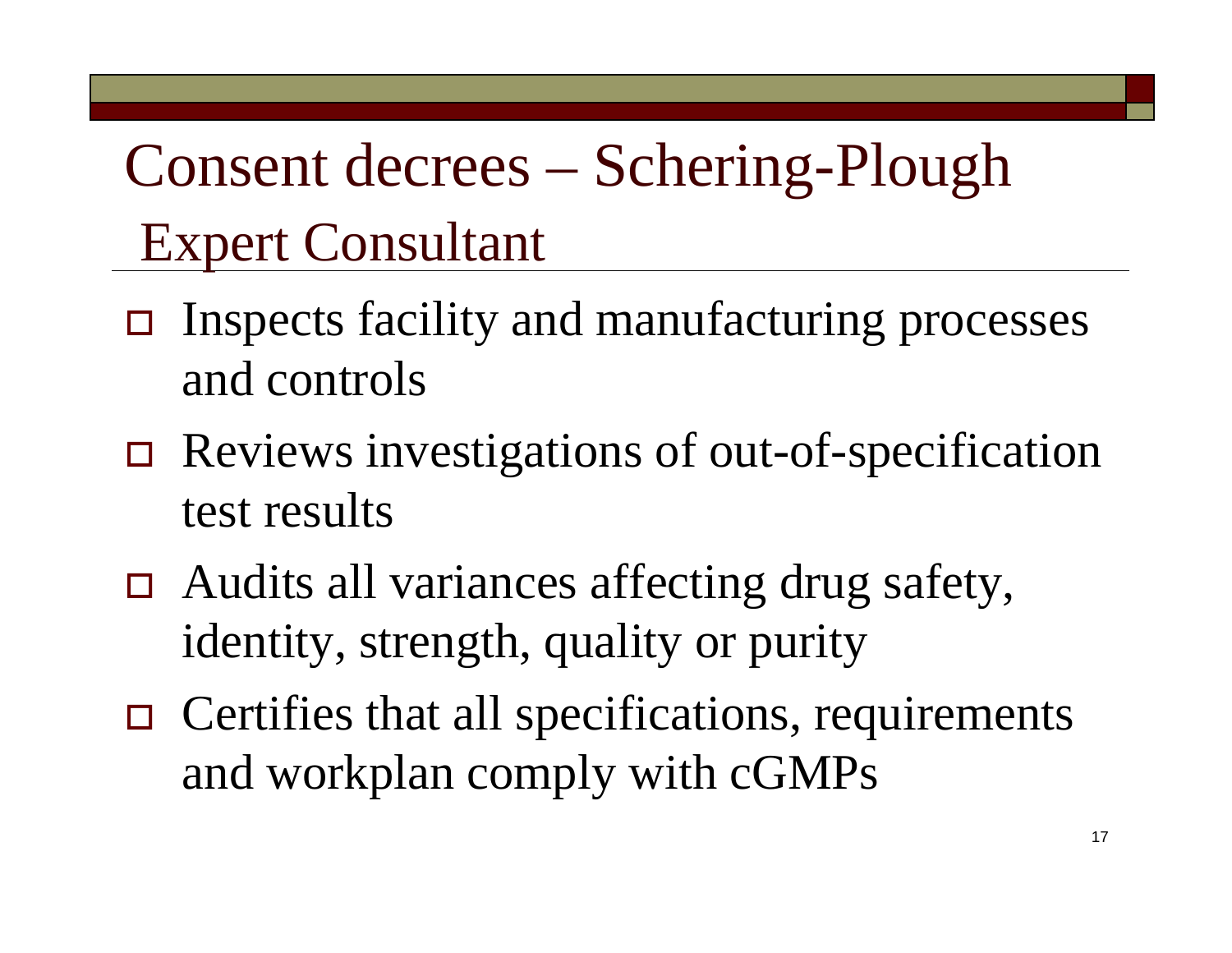### Consent decrees – Schering-Plough Validation Studies

- Validation studies required for drug product formulations, dosage forms, strengths, and packaging configurations
- Validation study conduct and results must be certified by expert consultant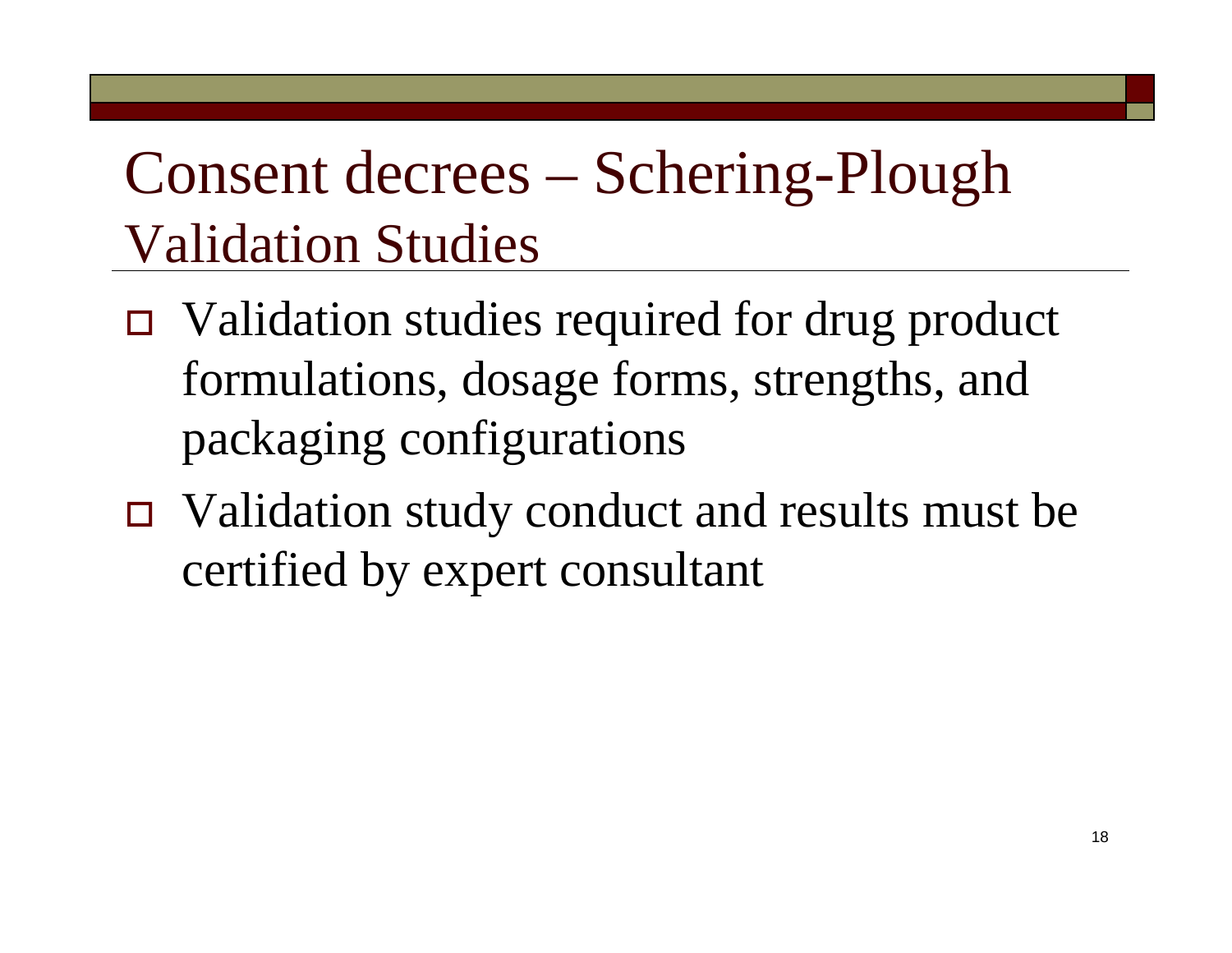### Consent decrees – Schering-Plough Management Controls

- Four qualified people required to monitor and report on employee compliance with cGMP workplans and company SOPs
- □ Expert consultant must report on adequacy of management controls of manufacturing and laboratory operations and personnel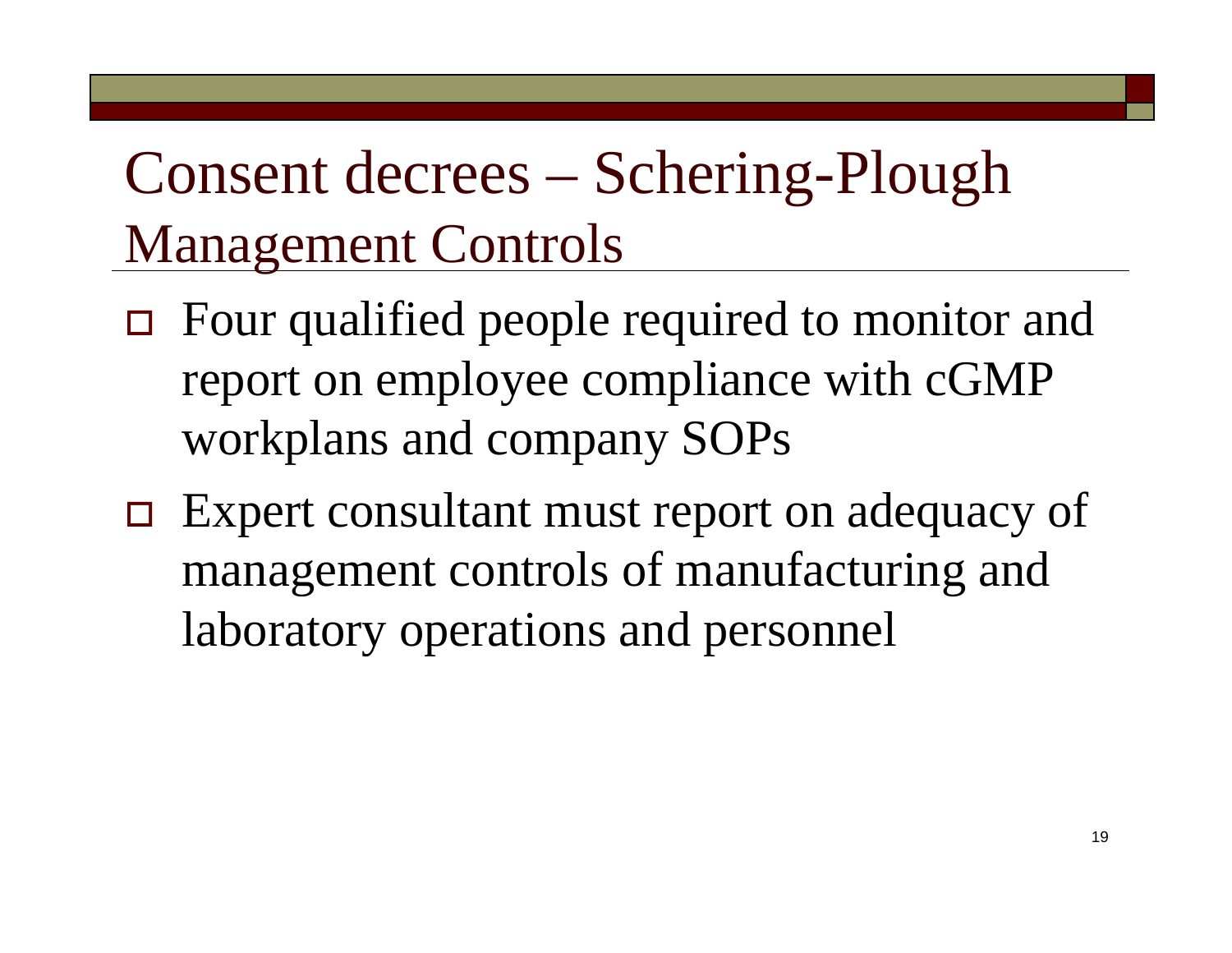#### Consent decrees – Wyeth-Ayerst Labs

- □ Imposed for alleged failure to carry out cGMPs at certain facilities
- Provided for disgorgement of \$30 million and forfeiture of seized articles
- Assessed \$15,000/day fine for failure to meet timelines for improvement plus, if actions not completed on time, 18.5% of net sales of certain products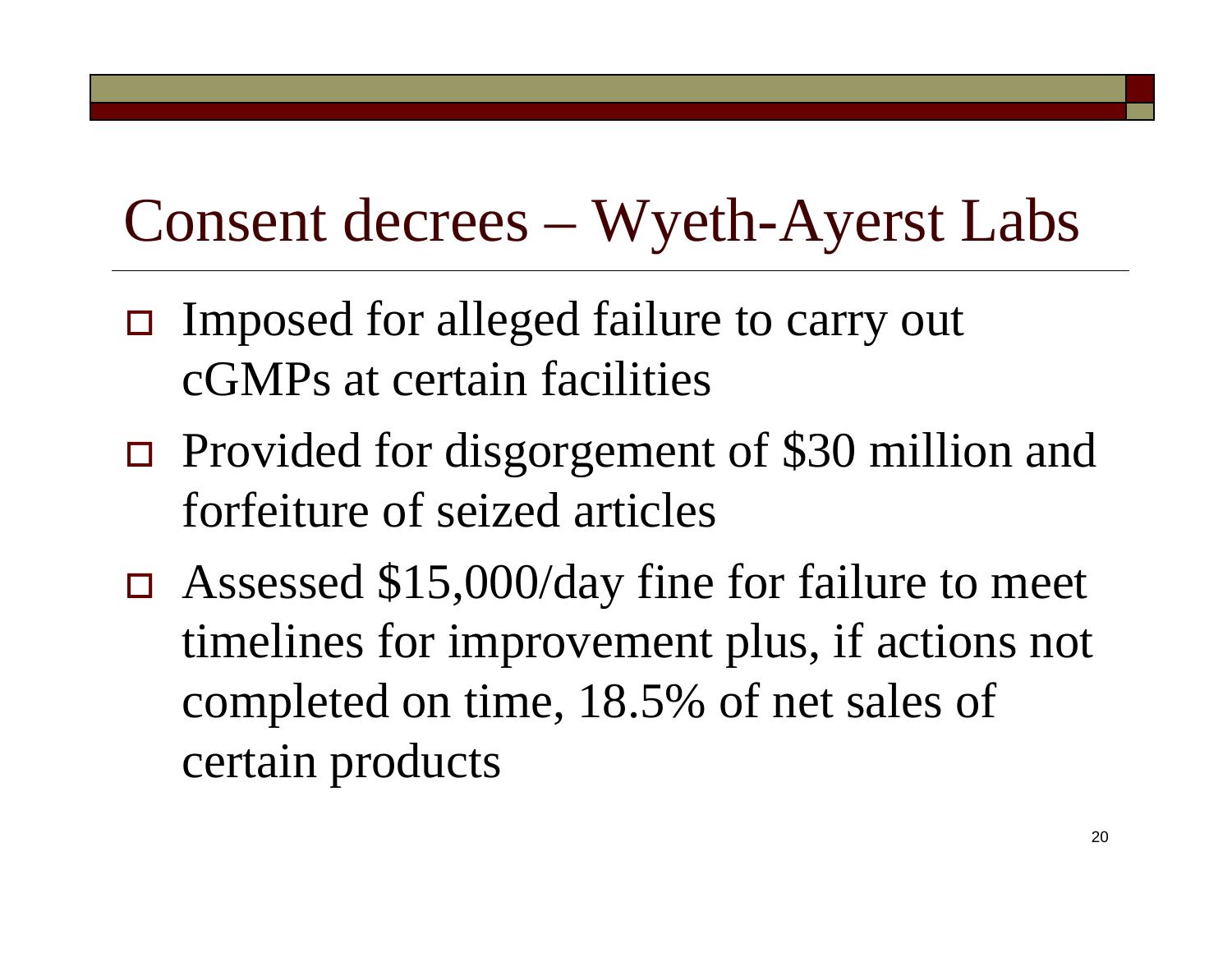### Consent decrees – Wyeth-Ayerst Labs Expert Consultant

- $\Box$  Conducts comprehensive and ongoing facility inspections
- $\Box$  Evaluates company's QA/QC program, production and process controls, records management system, equipment, and validation procedures
- $\Box$  Reports to FDA on company's actions and compliance with timetable
- $\Box$  Certifies that company has satisfactorily completed all actions in the timetable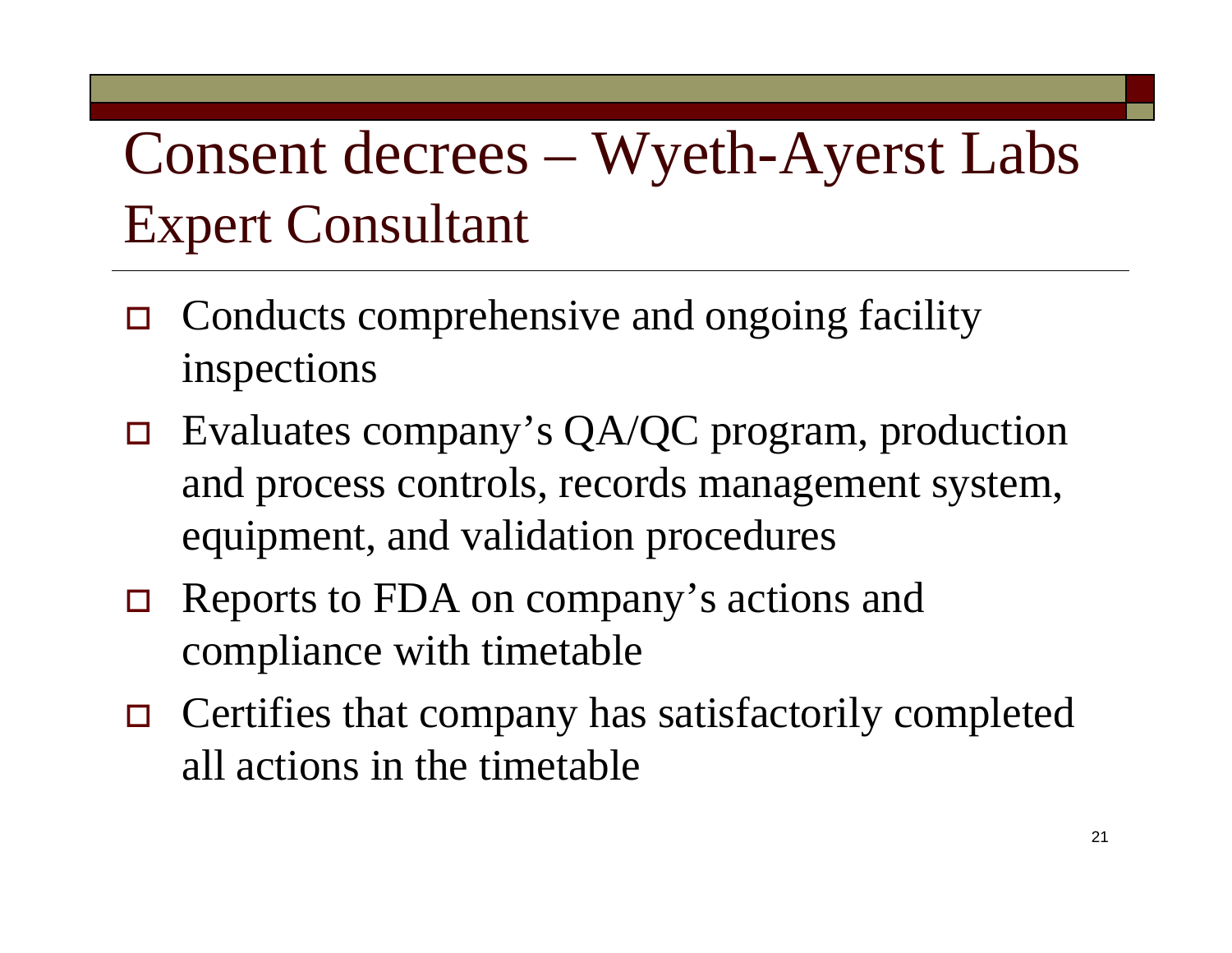Consent decrees – Wyeth-Ayerst Labs Expert Consultant

- □ Conducts batch record review
- Reports on occurrence, adverse effects, and investigation of deviations from SOPs or atypical environmental conditions
- $\Box$  Reports on management controls
- Assesses company's QA/QC programs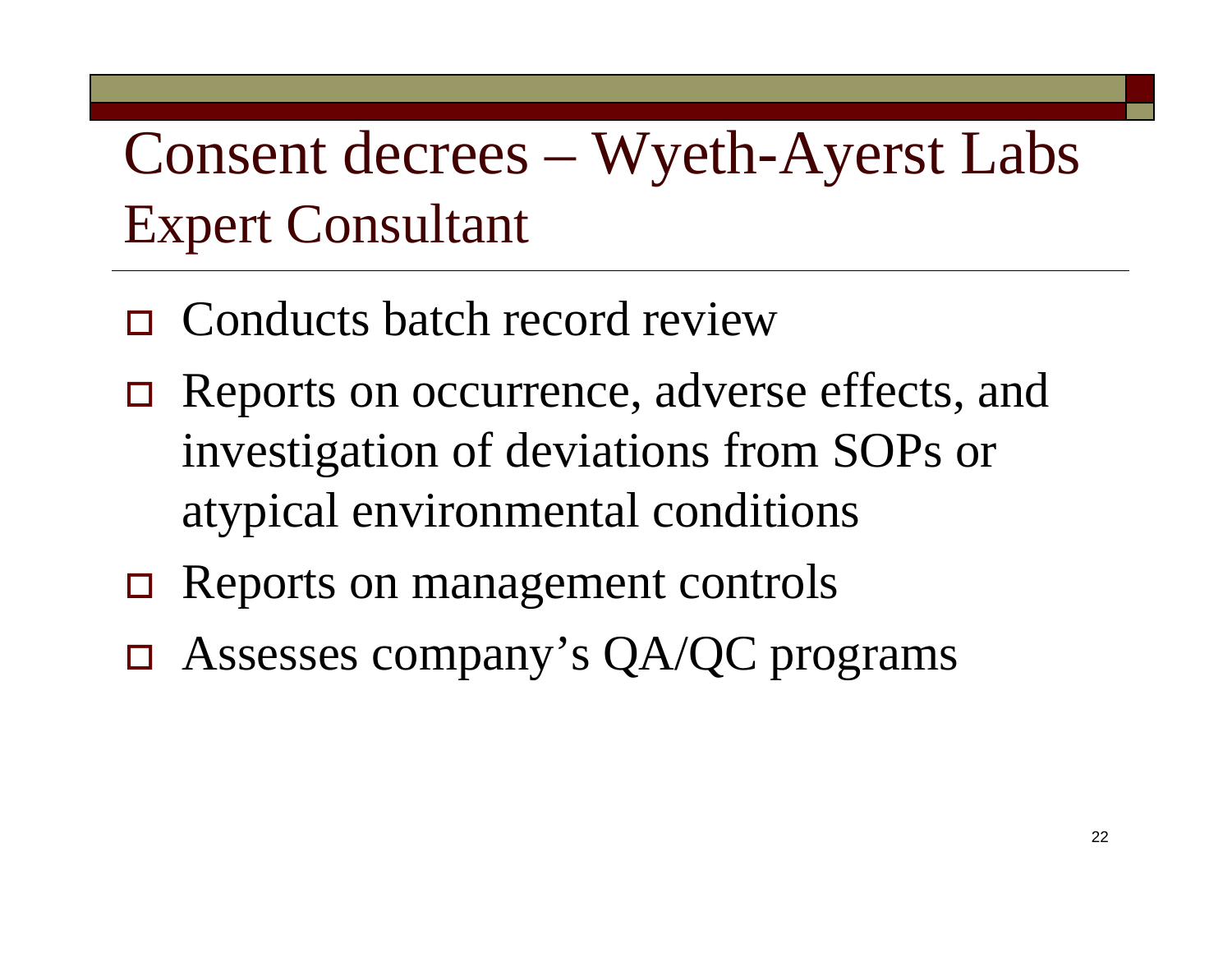#### Consent decrees – Wyeth-Ayerst Labs

- Qualified QA/QC employee must monitor and report to company management on employee compliance with cGMP workplans and company SOPs.
- $\Box$  Company must submit validation plan.
- $\Box$  Expert consultant must review and evaluate all validation protocols for validation studies, and certify adequacy of completed studies.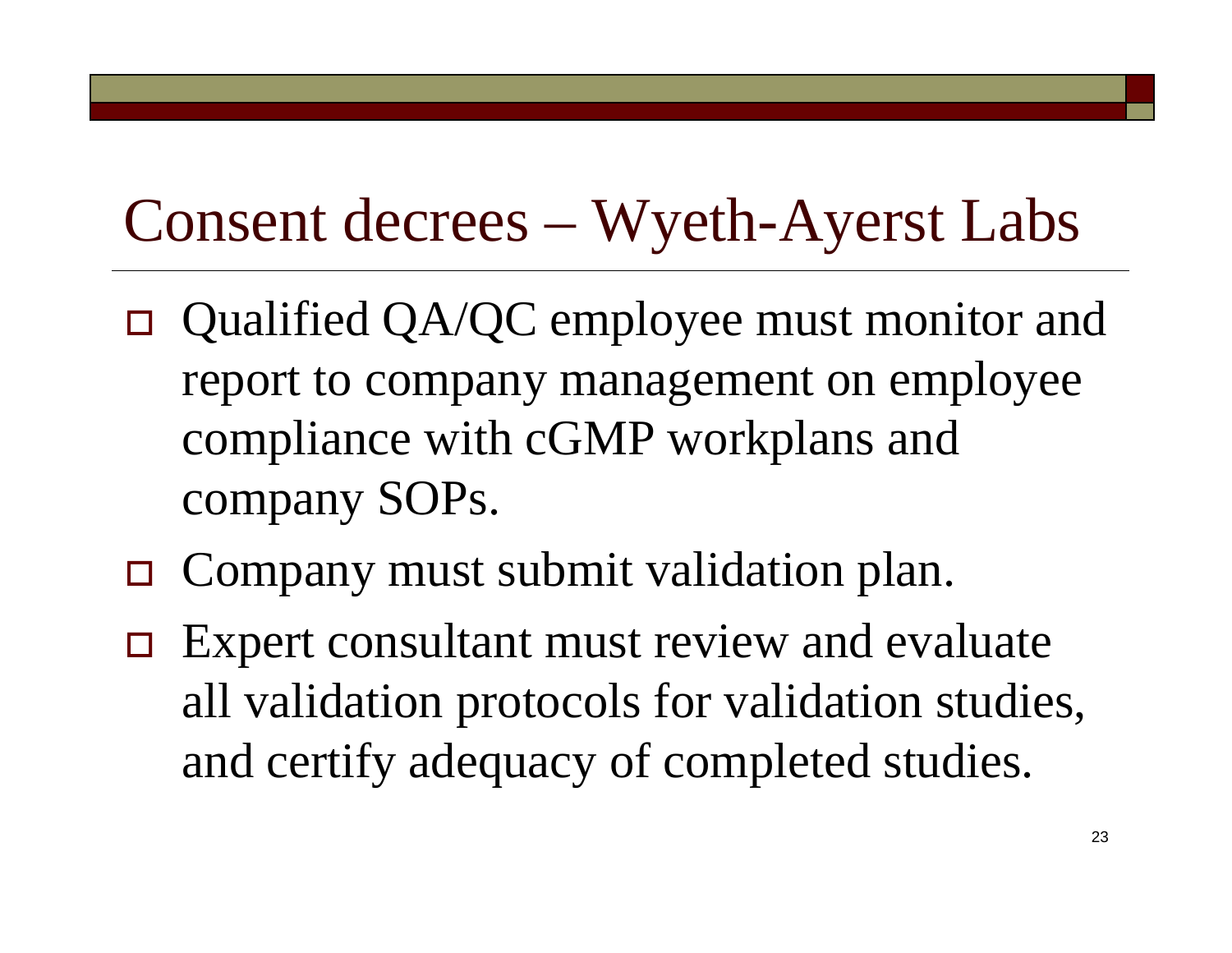# Import Alerts

- $\Box$  Issued by FDA when it believes that products imported from a particular country, manufacturer or shipper show a pattern of violations
- □ To remove the alert, the company must demonstrate that the problem no longer exists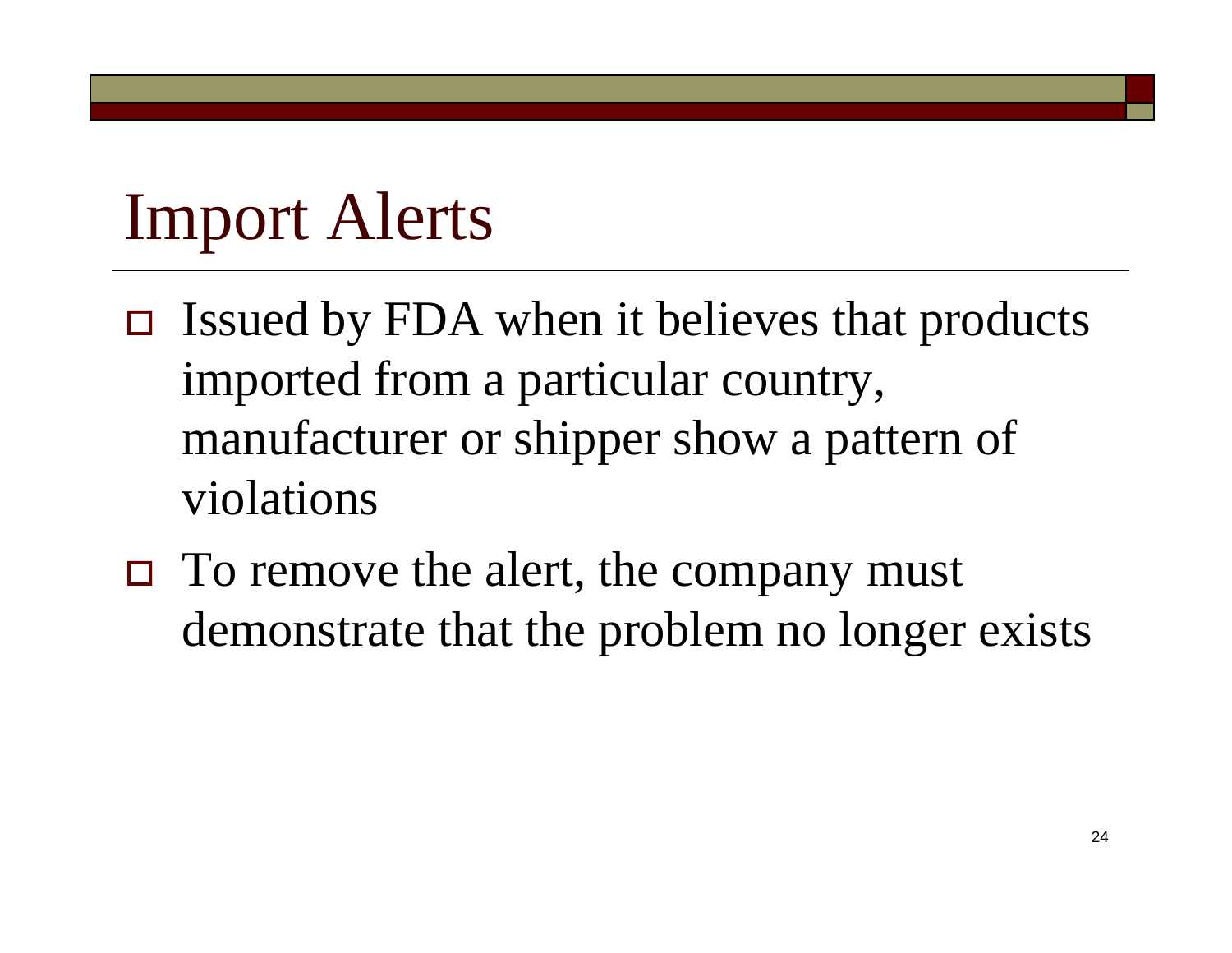## Preclusion of government contracts

- FDA issues recommendations concerning procurement awards
- Recommendations apply to contracts with government agencies that procure FDAregulated products
- □ FDA issues an unacceptable evaluation when cGMP deficiencies are serious enough to support an FDA enforcement action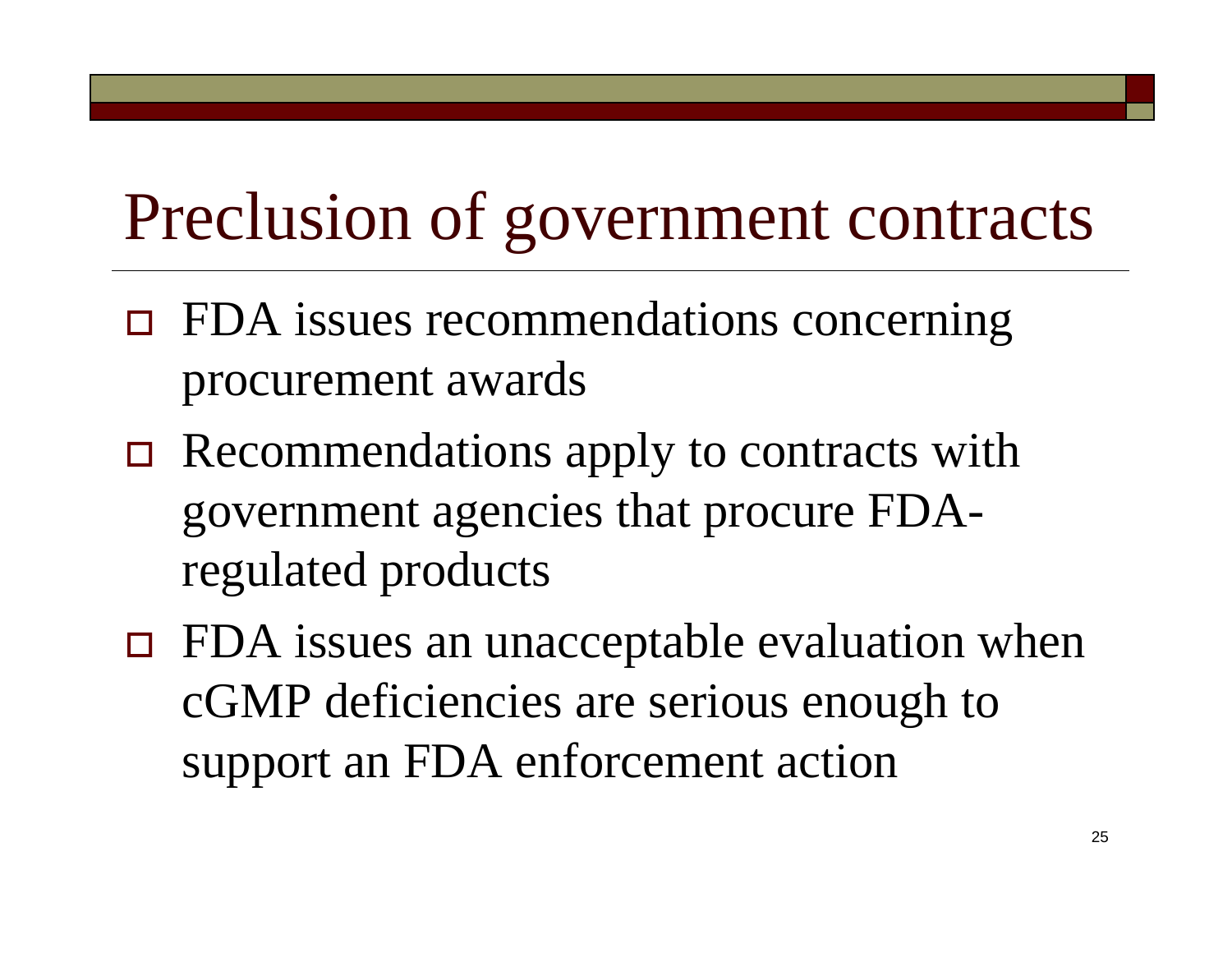### Criminal investigations for cGMP violations

- □ Can proceed simultaneously with civil injunction or seizure
- $\Box$  Lets FDA hold individual executives criminally accountable for cGMP violations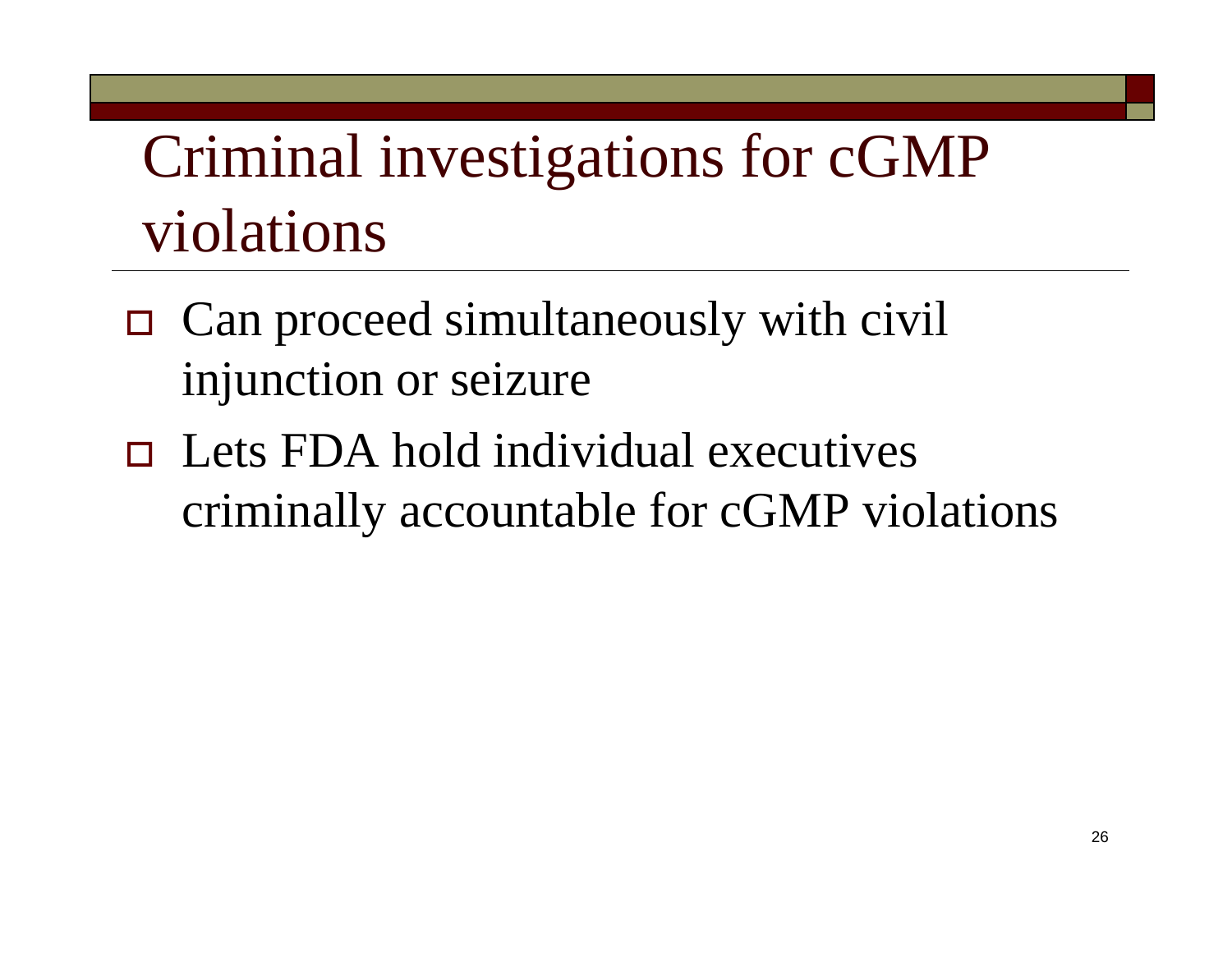## Criminal investigations for cGMP violations

- Potential consequences
	- **Service Service** Jail time
	- Restitution to consumers
	- Disgorgement of profits
	- Negative publicity
	- Fine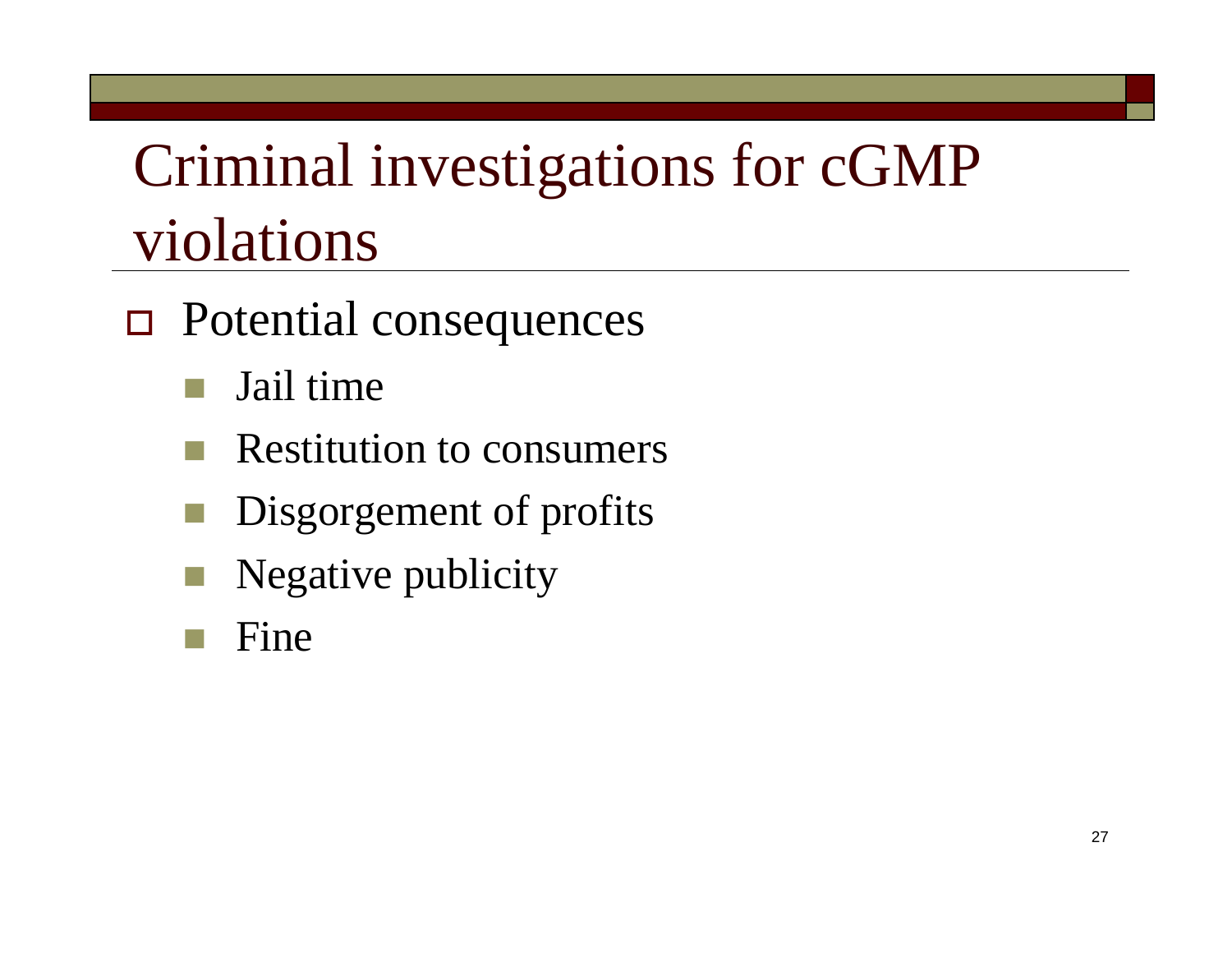### Criminal investigations for cGMP violations

- Misdemeanor: conviction for a first offense of violating the Federal Food, Drug, and Cosmetic Act, if there was no intent to defraud or mislead
- Felony: commission of a prohibited act after a previous conviction or commission of a prohibited act with intent to defraud or mislead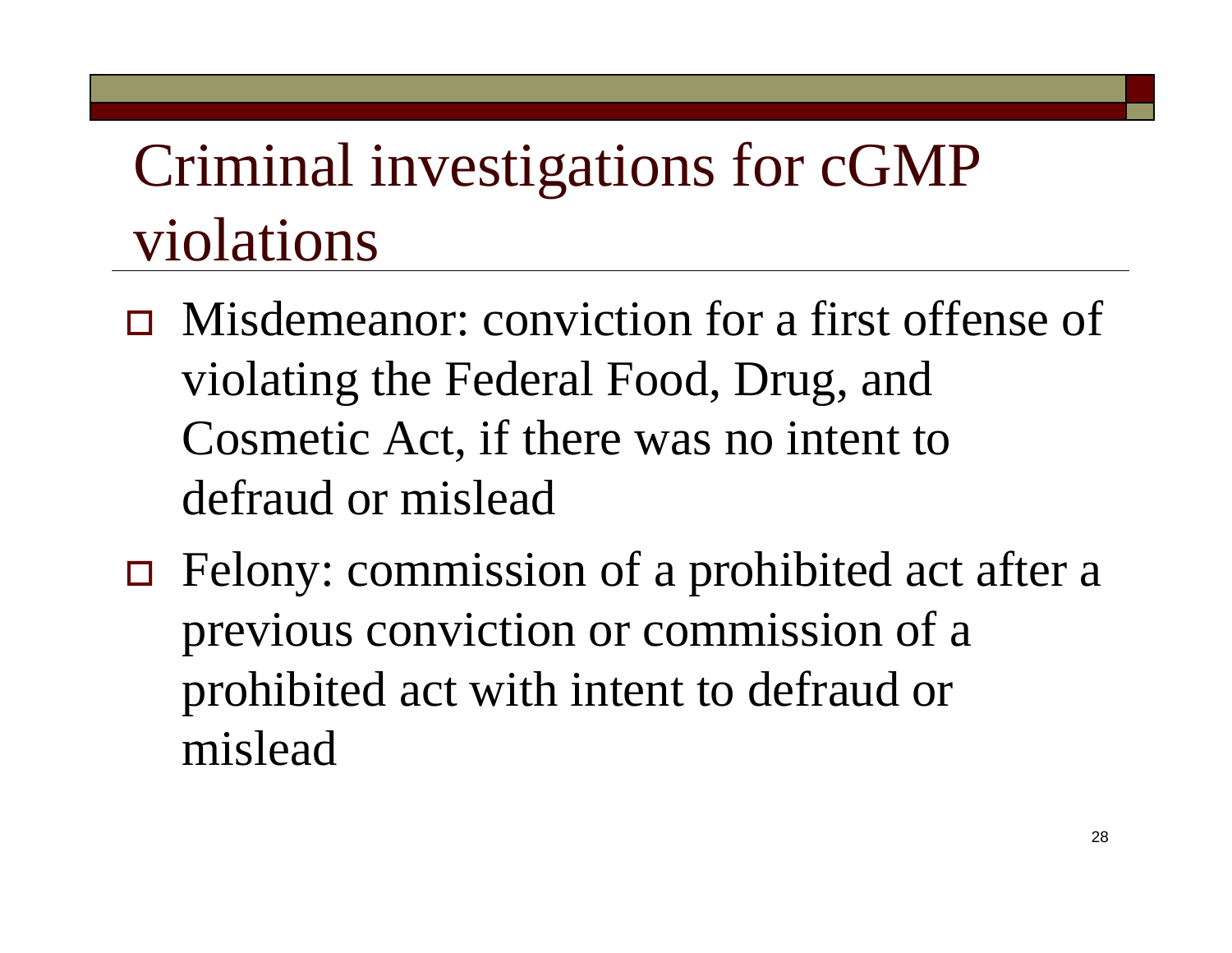# Criminal investigations *U.S. v. Copanos*

- $\Box$  Defendant charged with
	- E Misbranding a drug by omitting adequate directions and ingredients from the label of an injectable penicillin product, and
	- Failing to comply with cGMPs.
- $\Box$  Government recommended three years imprisonment and fine of \$260,000 for company owner.
- $\Box$  The government argued that for any punishment to be meaningful, it must include a lengthy period of incarceration.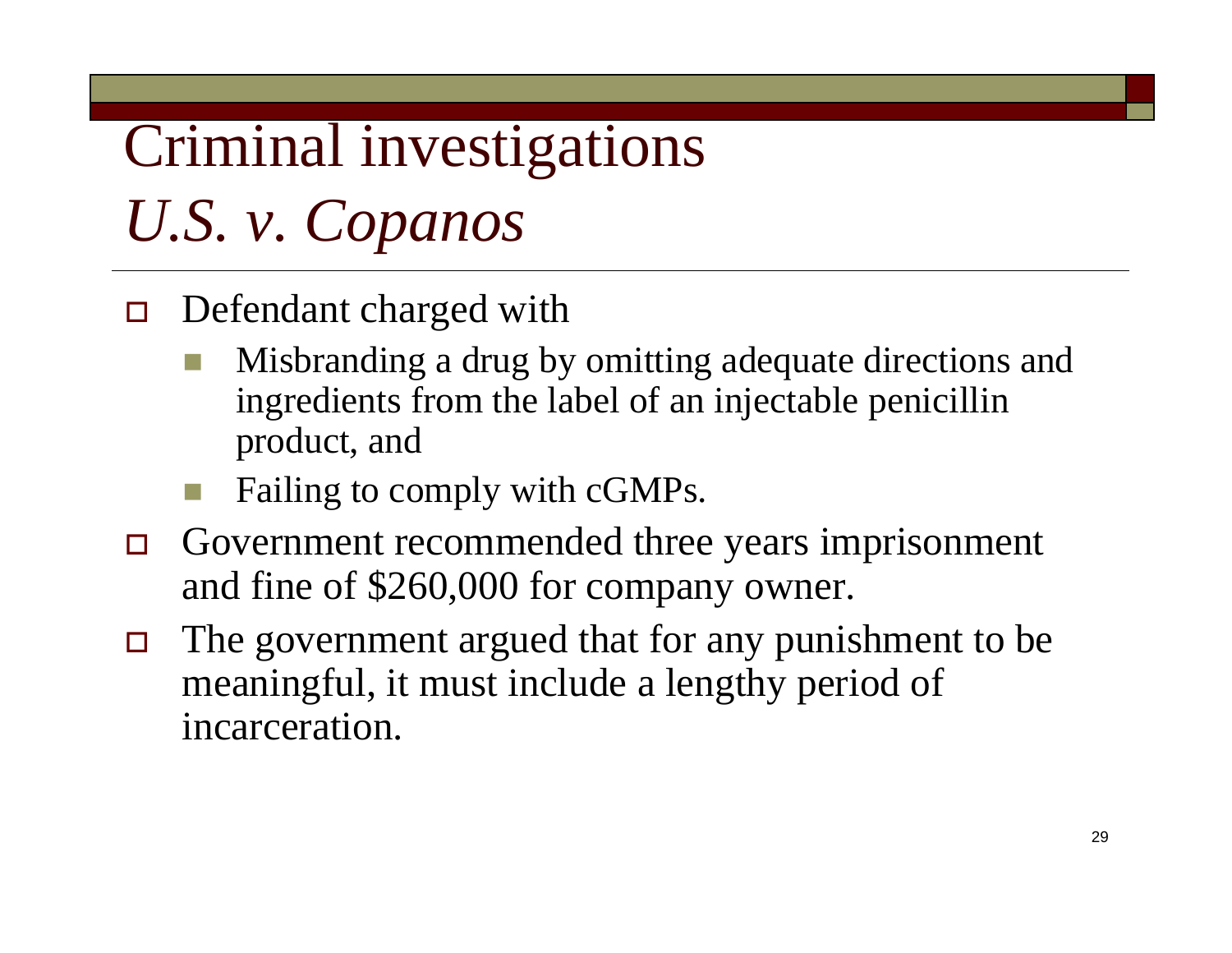- □ Preparing for an inspection: have an FDA Inspection SOP in place
- $\Box$  The FDA inspection is limited to facilities where drugs are manufactured or stored, including equipment, finished and unfinished materials, containers and labeling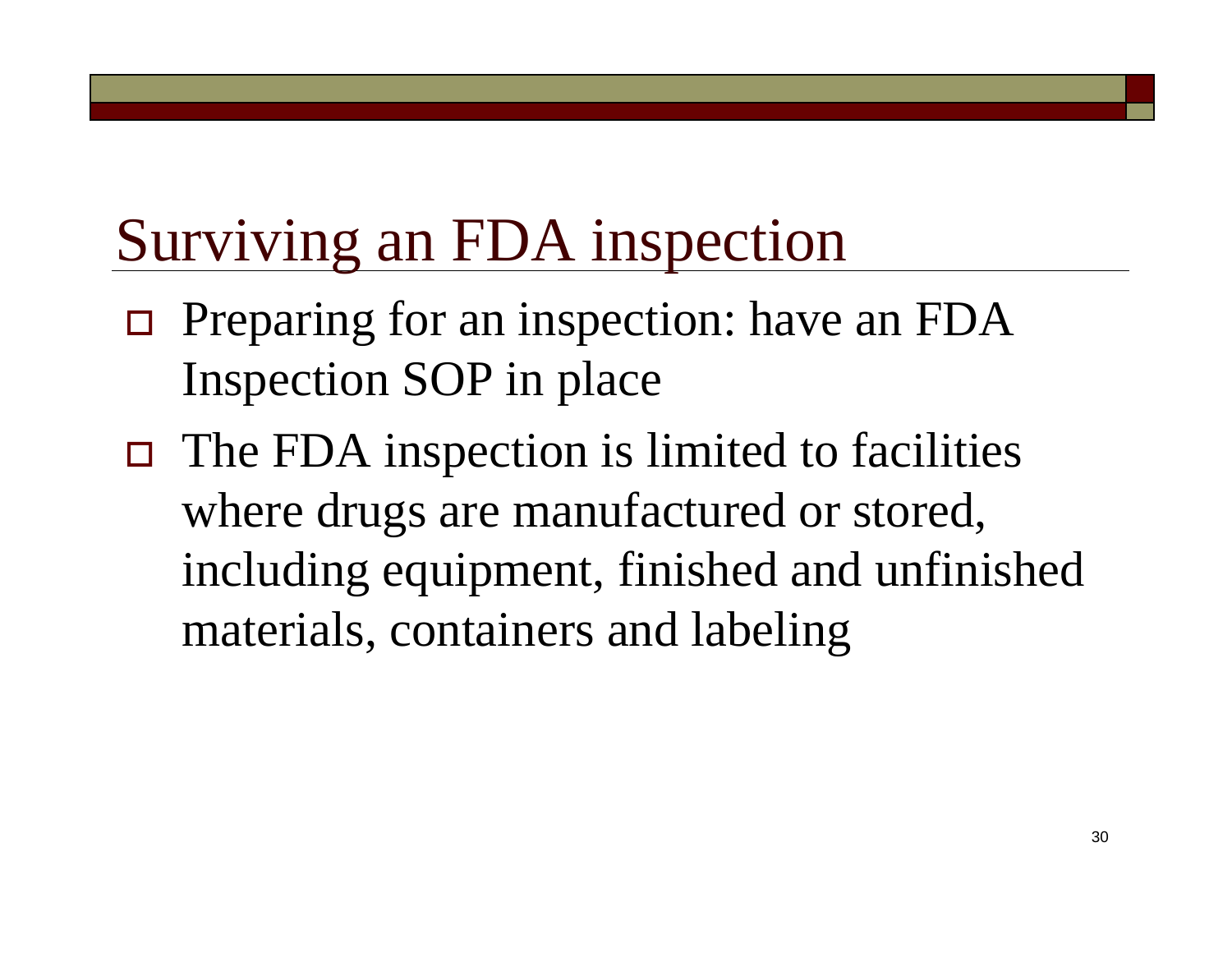- FDA may inspect records relating to
	- **Service Service** cGMPs; and
	- Pre-market approval application(s).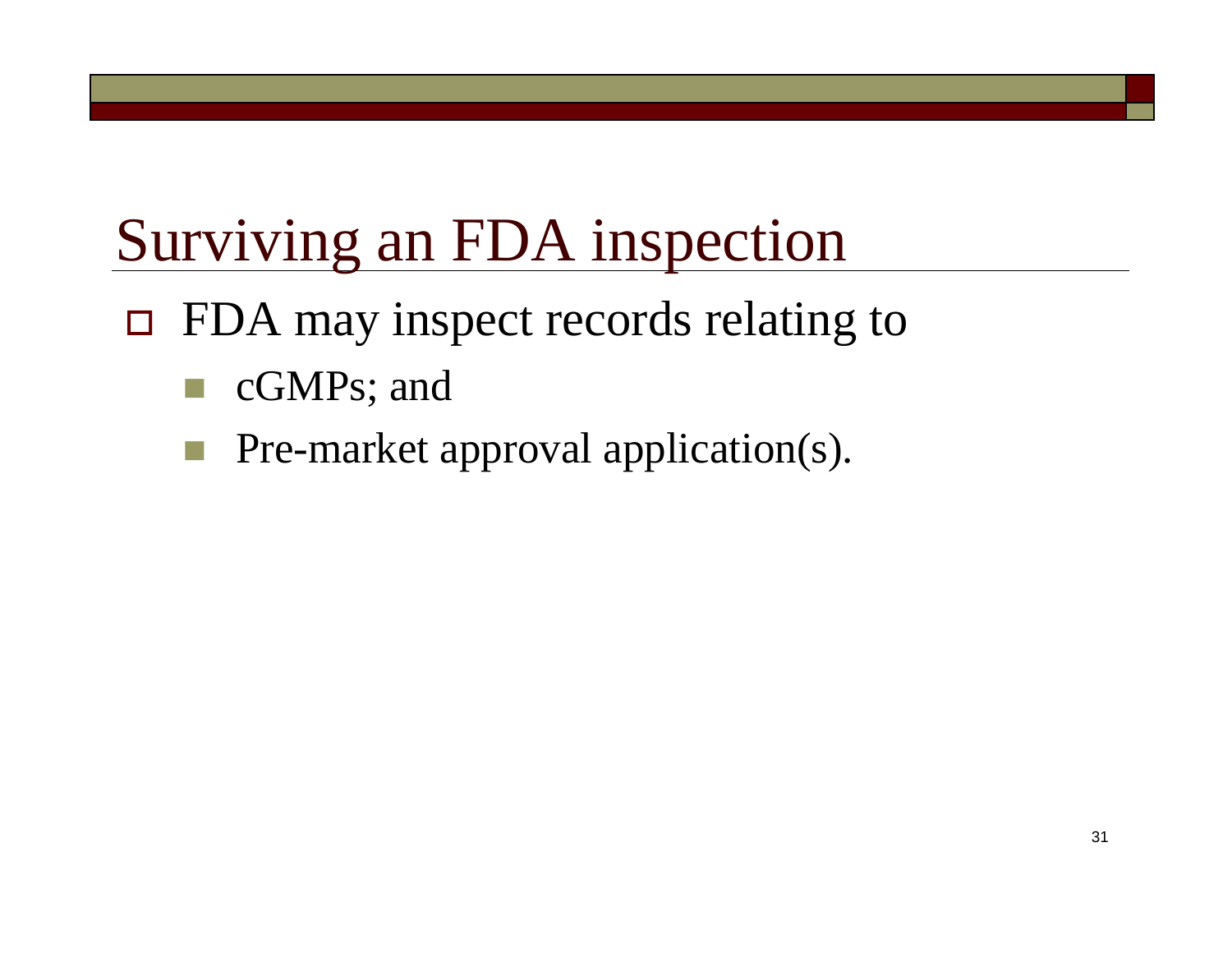- $\Box$  FDA may NOT inspect
	- Г Financial data;
	- Sales data (other than shipping data);
	- Pricing data;
	- Personnel data (except for qualifications of technical and professional personnel);
	- Research data (other than new drugs);
	- Shipping records;
	- Internal audit reports; and
	- Reports and memos on factory inspections.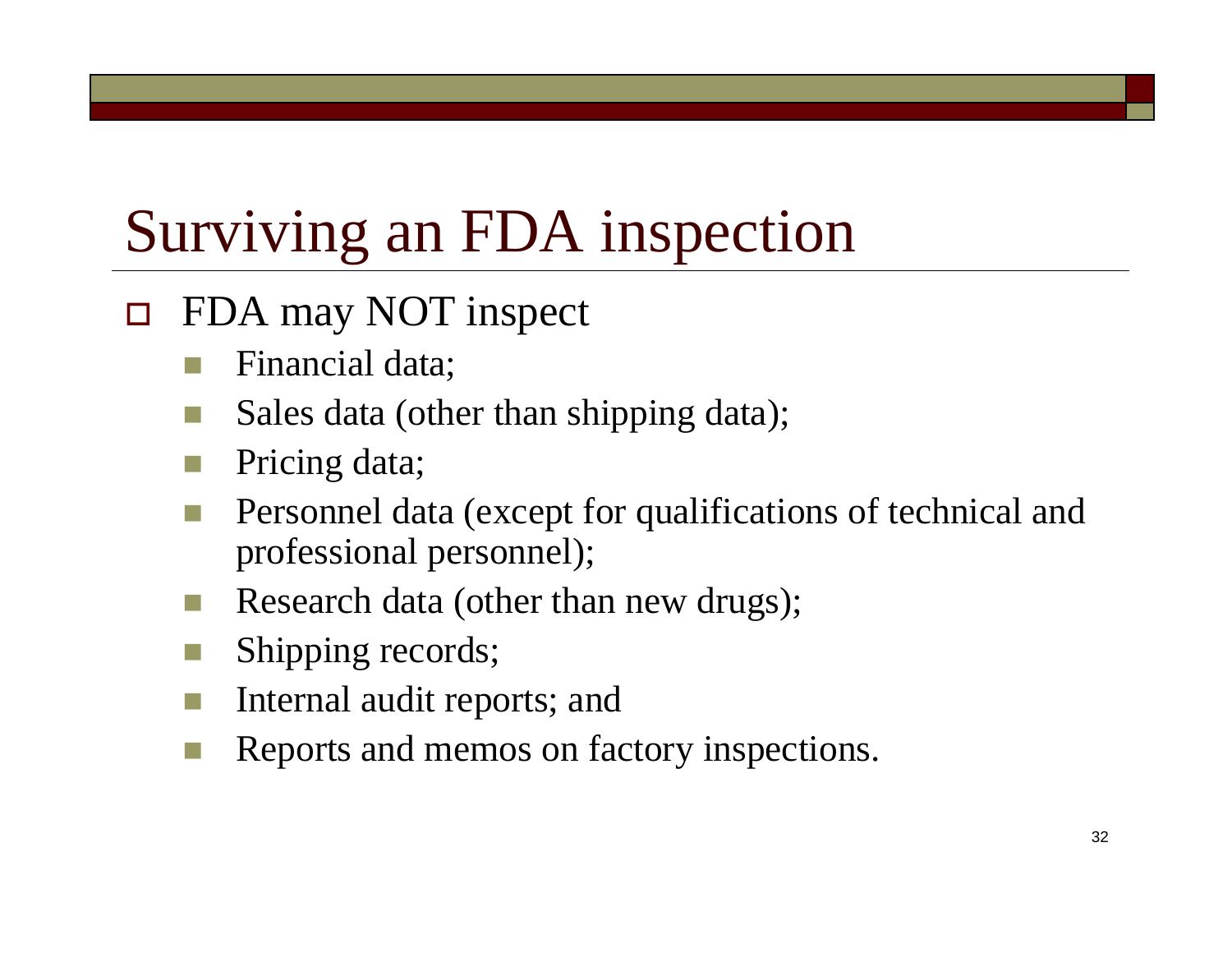Surviving an FDA inspection: Arrival of the FDA investigator(s)

- $\Box$  The receptionist:
	- **Service Service** Asks the investigators to sit in the lobby
	- Immediately contacts Management
	- If Management is unavailable, asks investigator to either wait or return when these personnel are in the facility
	- Refuses to sign anything, allow inspection of documents, or give out copies of documents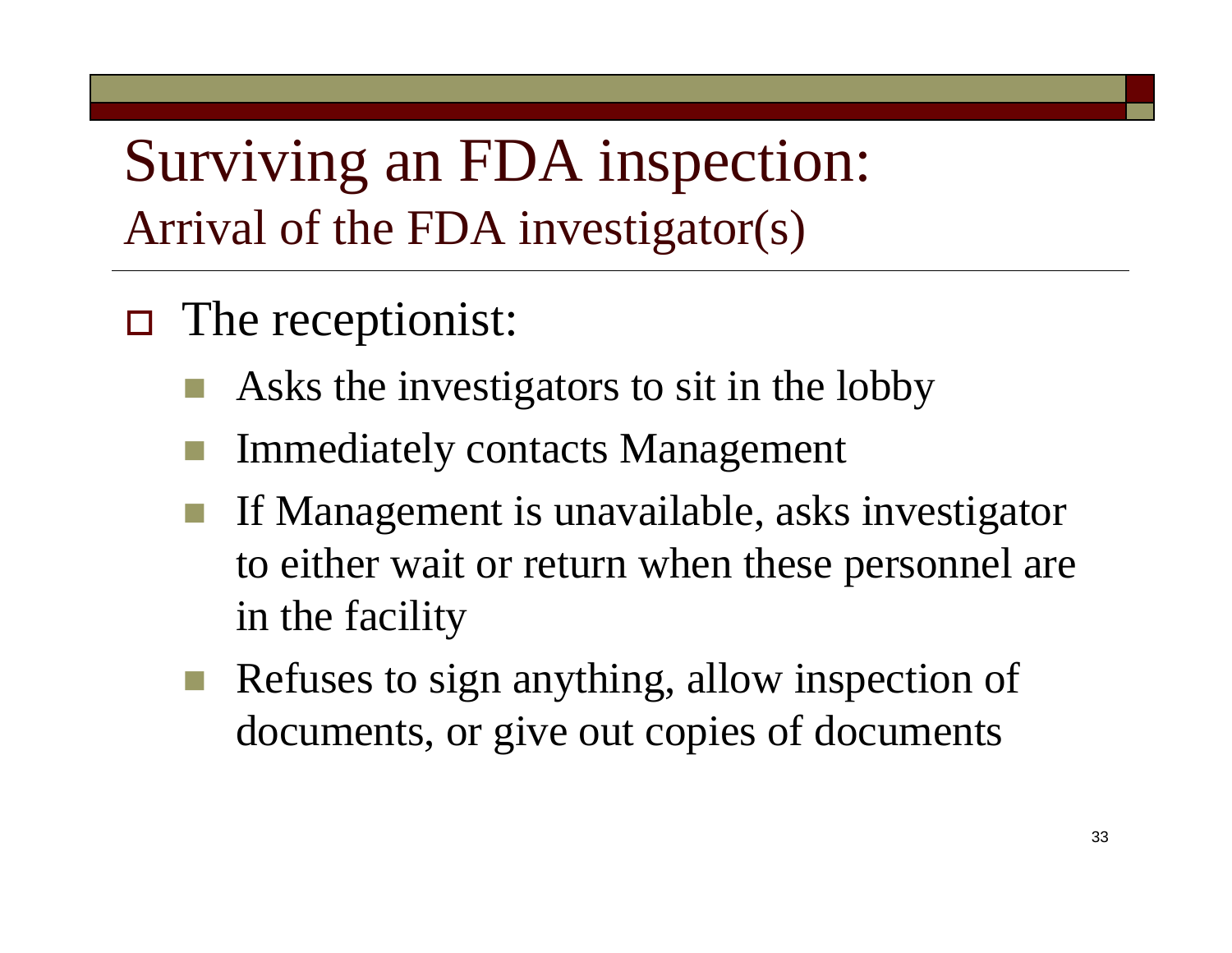#### Surviving an FDA inspection: Receiving the investigators

- □ The inspection team (escorts)
	- **Service Service** Asks to see the investigator's credentials
	- Asks to see the Form 482
	- Has investigators sign the guest register
	- Tries to determine if any investigator is from FDA's Office of Criminal Investigations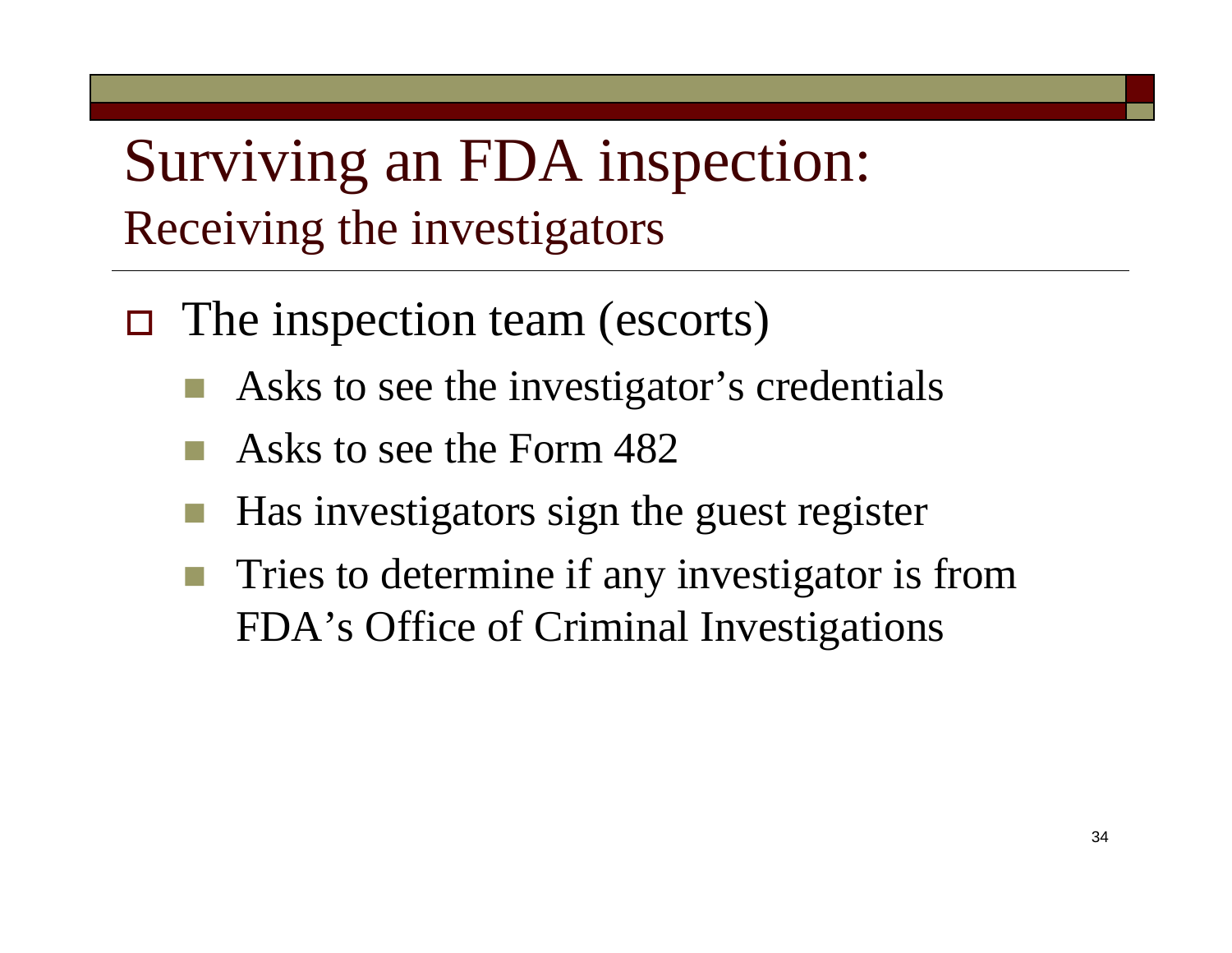- $\Box$  During the inspection
	- **Service Service**  Do not say anything that could be considered as consent for a search
	- Identify a core group of employees to be responsible for the search
	- Segregate privileged files from others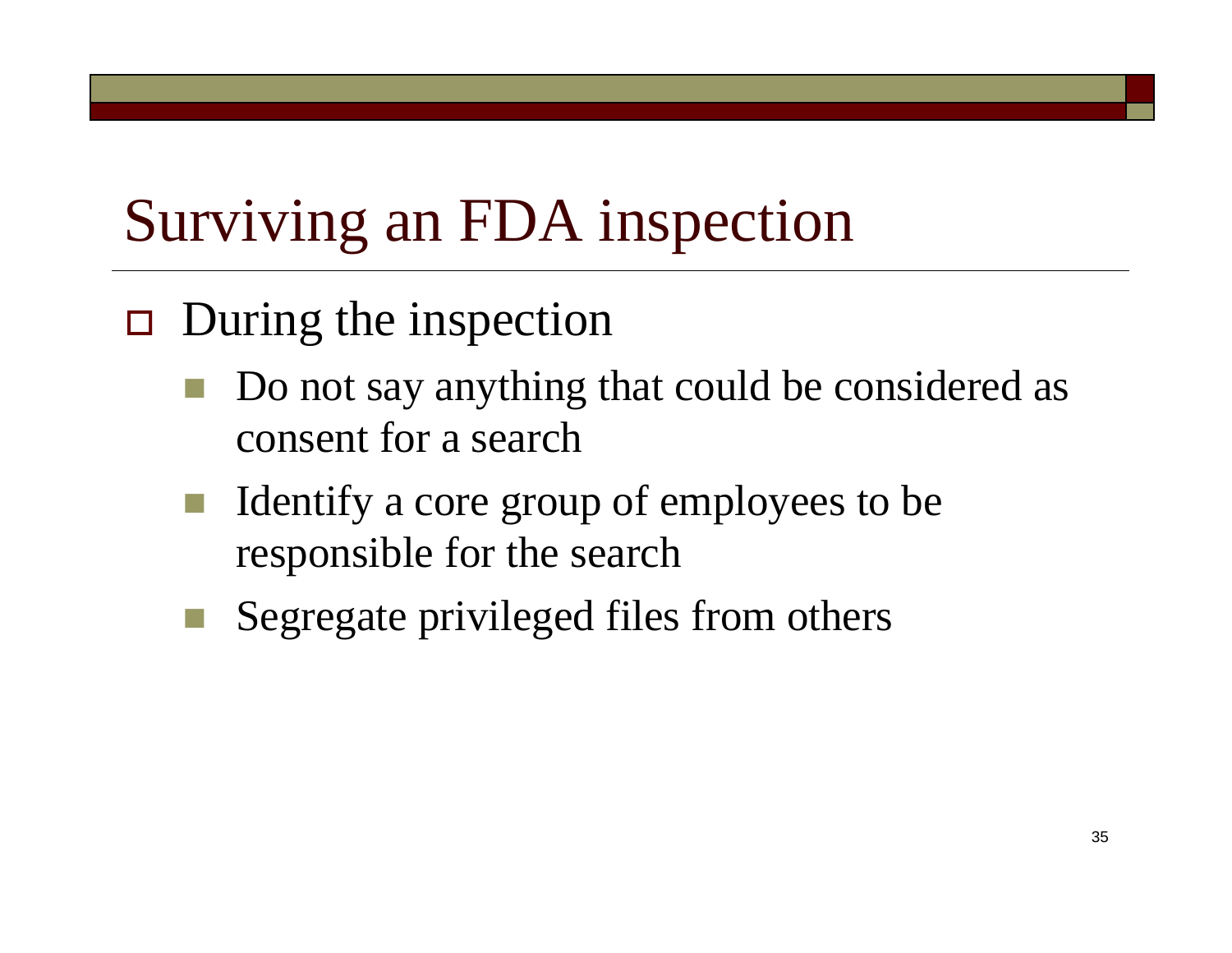#### Surviving an FDA inspection: During the inspection

- $\Box$ Take detailed notes
- $\Box$ Record the purpose of the visit
- $\Box$  Try to learn if the visit is
	- A routine inspection
	- A survey
	- A complaint follow-up
	- A pre-approval inspection
	- In anticipation of any enforcement or regulatory action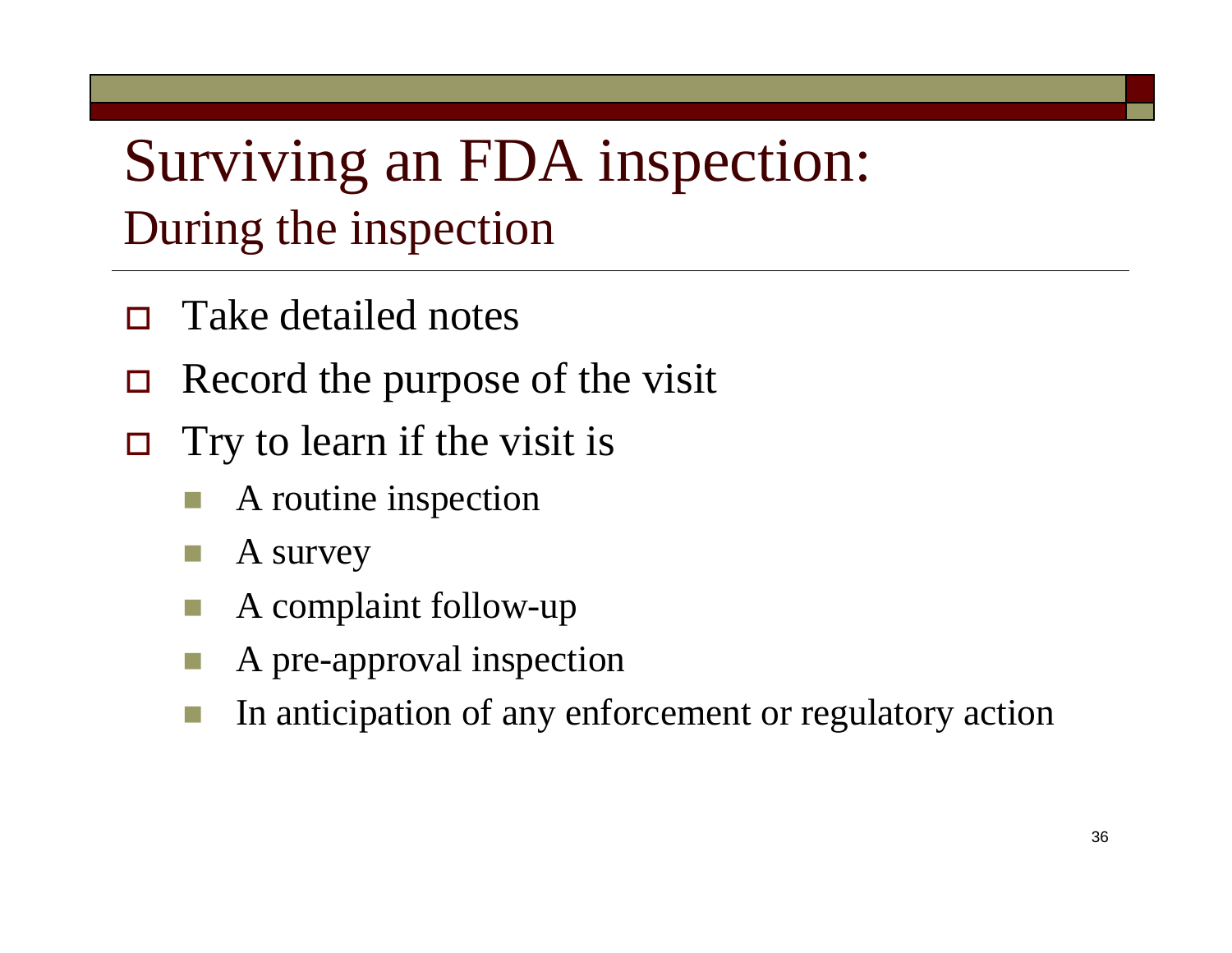Surviving an FDA inspection: Try to establish ground rules

- The investigator should be escorted at all times
- All requests for documentation, data or product samples, etc, are made through the escort
- $\Box$  Determine a schedule of events or at minimum the areas to be covered and approximate time of day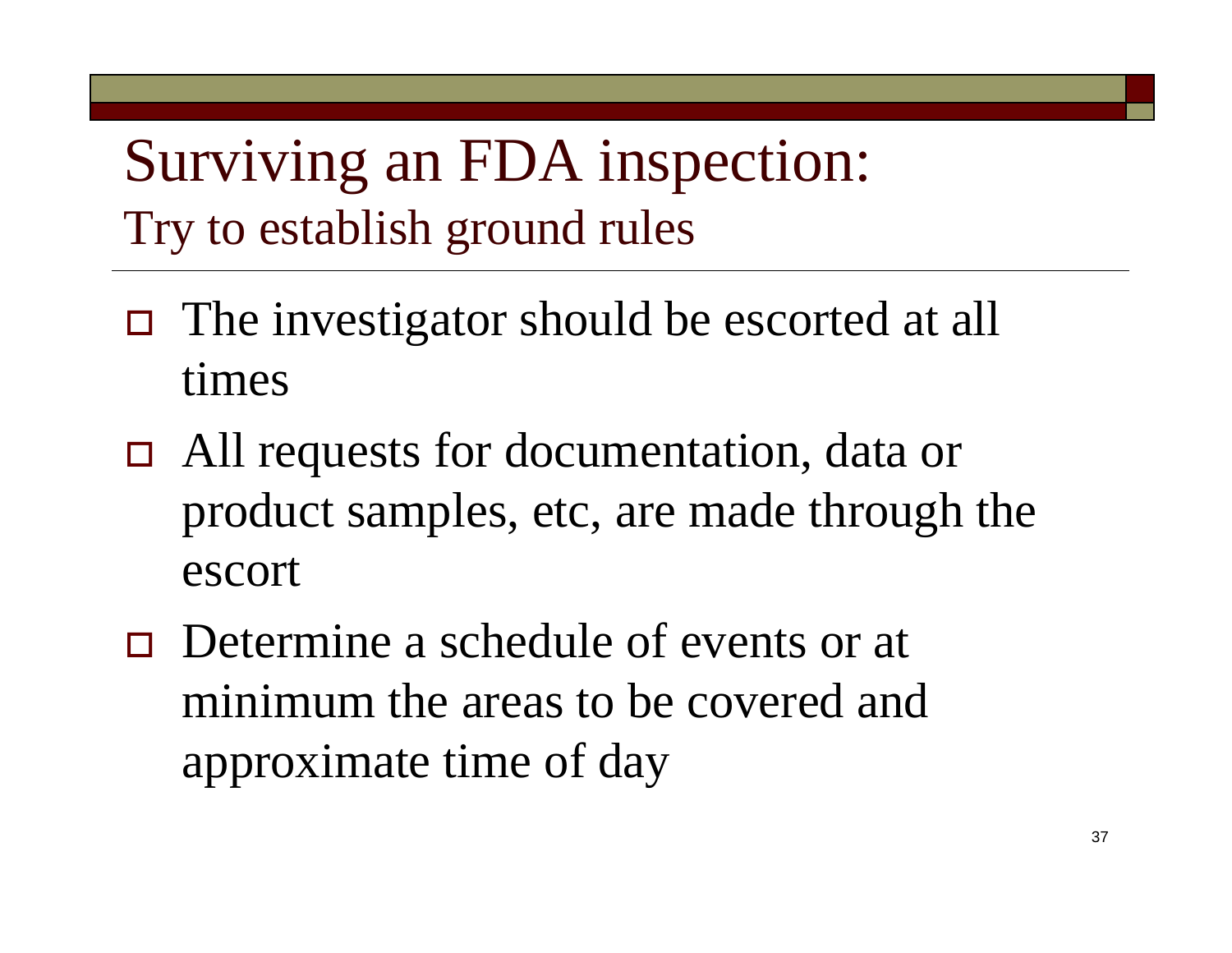#### Surviving an FDA inspection: Problems and Corrective Actions

- Ask investigators to identify problems noted during the course of inspection so that they may be corrected as soon as possible
- When the investigator notes a problem
	- Immediately inform the appropriate company employees
	- Try to correct before the inspection concludes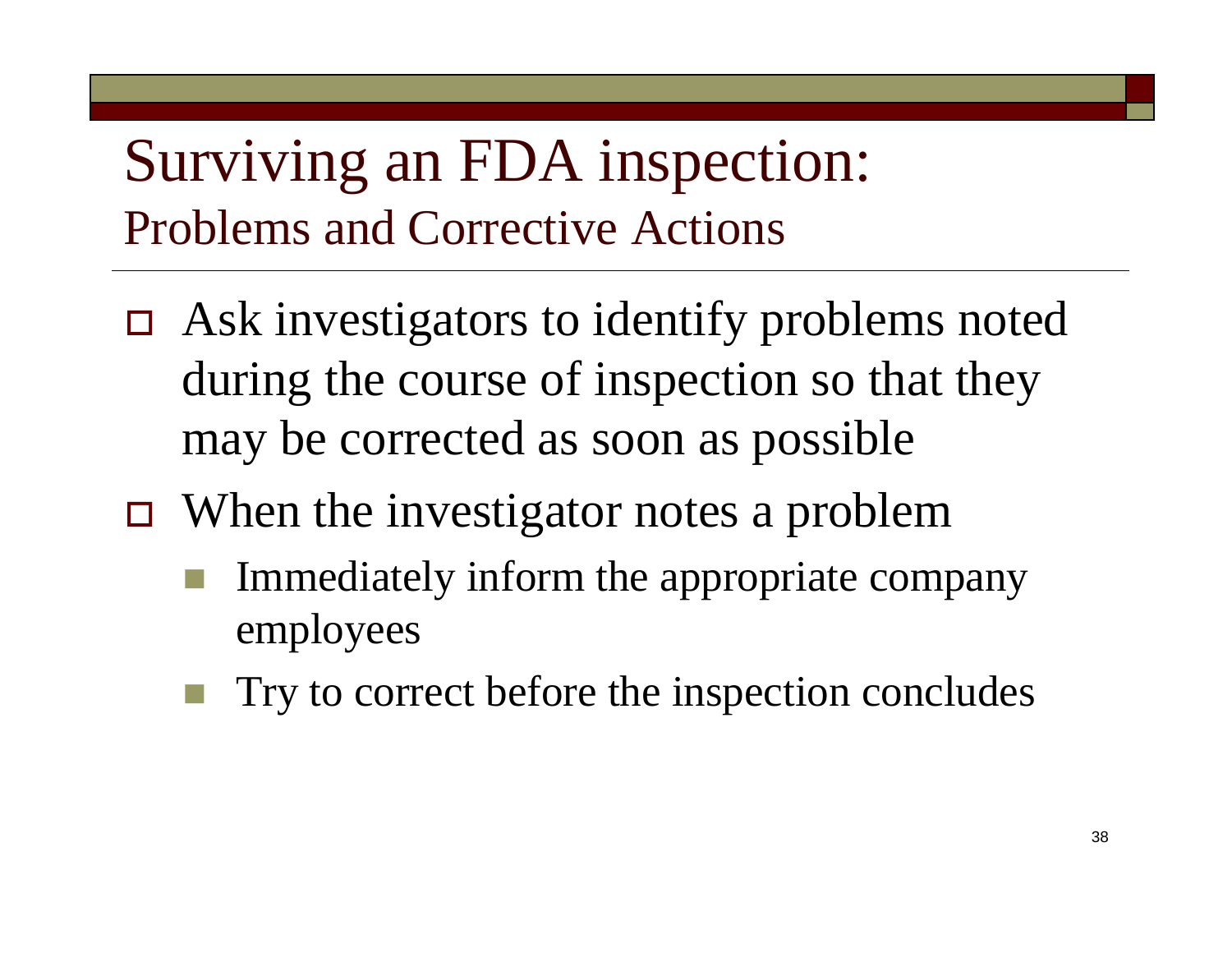#### Surviving an FDA inspection: Problems and Corrective Actions

- $\Box$  If the problem is corrected during the inspection
	- Tell the investigators when the corrective action is taken
	- Ask the investigators to either not mention the problem on the Form 483 or to indicate that the problem was corrected during the inspection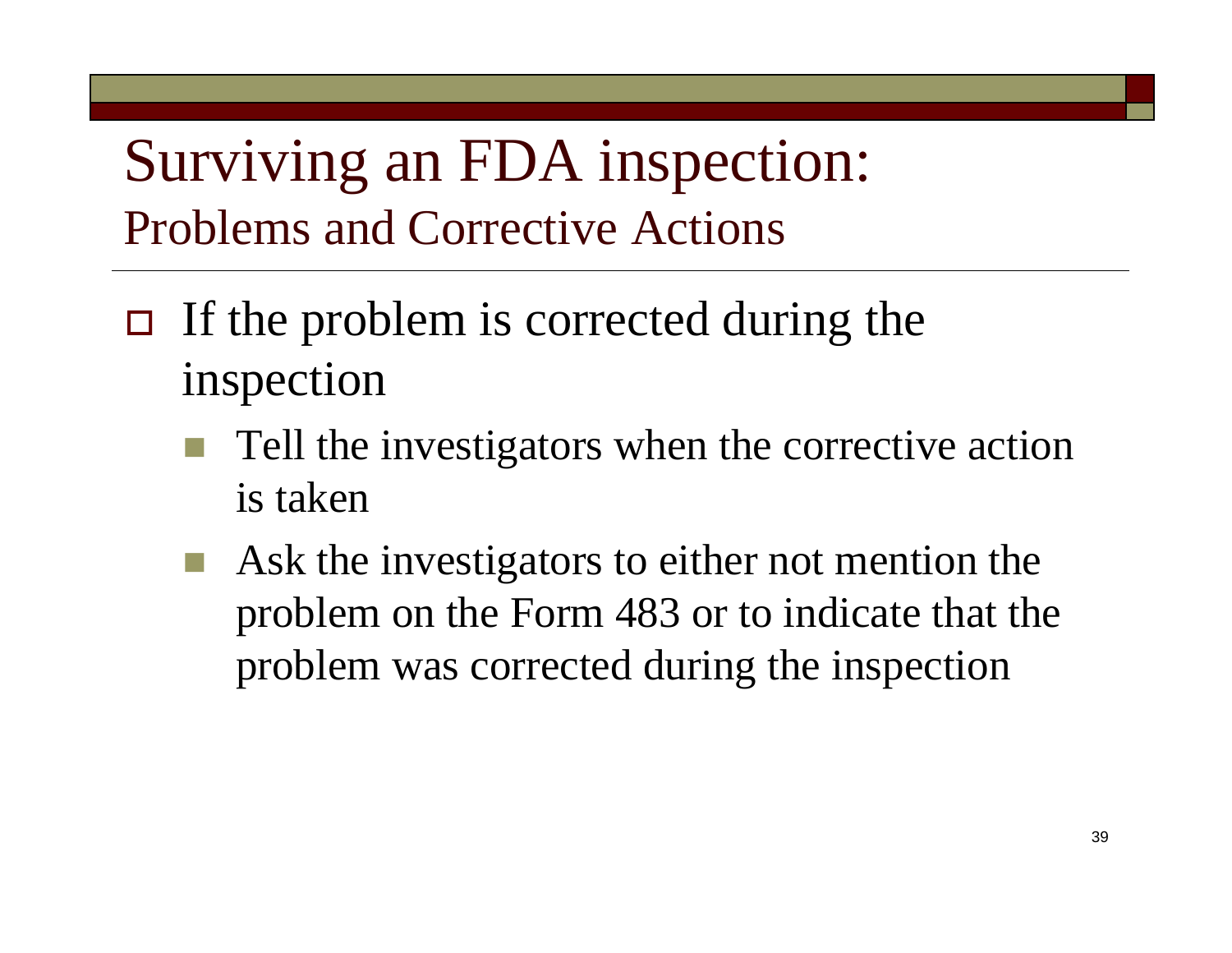#### Surviving an FDA inspection: Investigator interaction with employees

- FDA has no authority to compel employees to answer questions posed during an inspection.
- □ To show cooperation, <u>authorized</u> persons may answer questions that are not inappropriate or leading.
- $\Box$  Escort should tell the investigator that other employees are not authorized to speak for the company.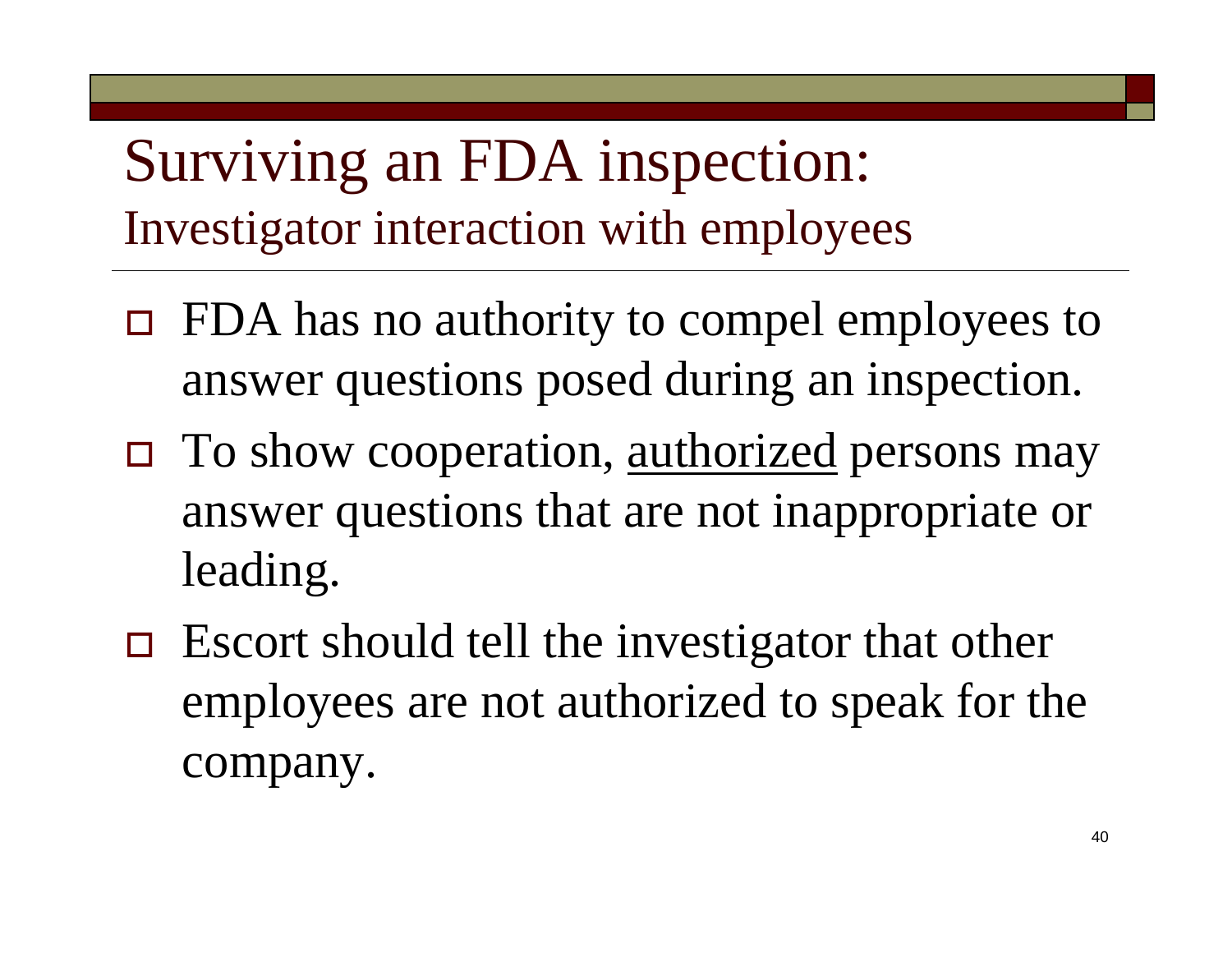Surviving an FDA inspection: Investigator interaction with employees

- $\Box$  Do not joke with the investigator!
- □ Do not volunteer information
- $\Box$  Do not speculate why the investigator is conducting the inspection
- Always tell the truth!
- □ Ask for clarification when necessary
- □ Do not argue or make threatening remarks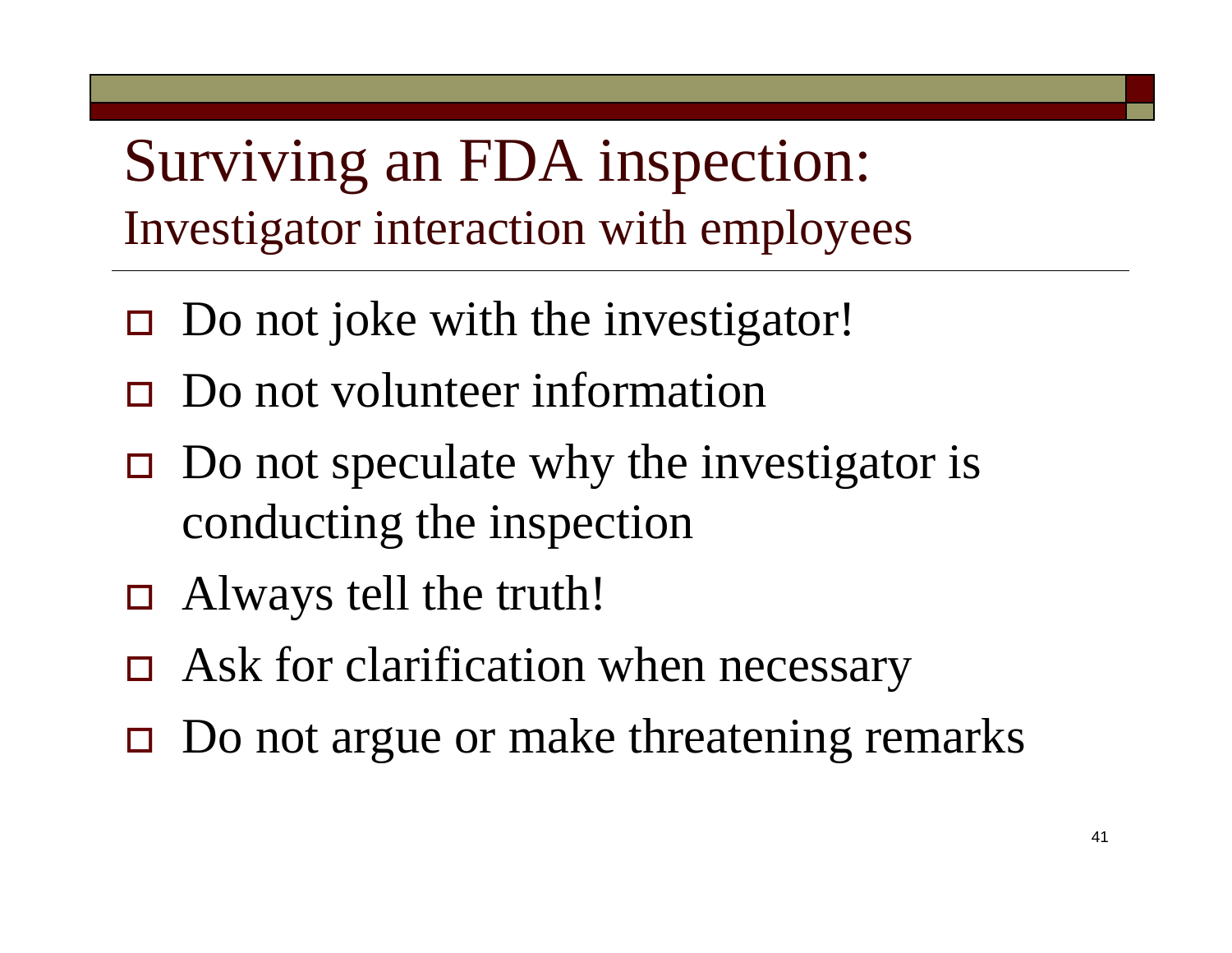#### Surviving an FDA inspection: Inspection parameters

- Requests to inspect areas or data beyond the investigator's authority must be made in writing
- $\Box$  Inspections must be at reasonable times, within reasonable limits, in a reasonable manner
- □ Investigators may not breach sterility or intervene with the production process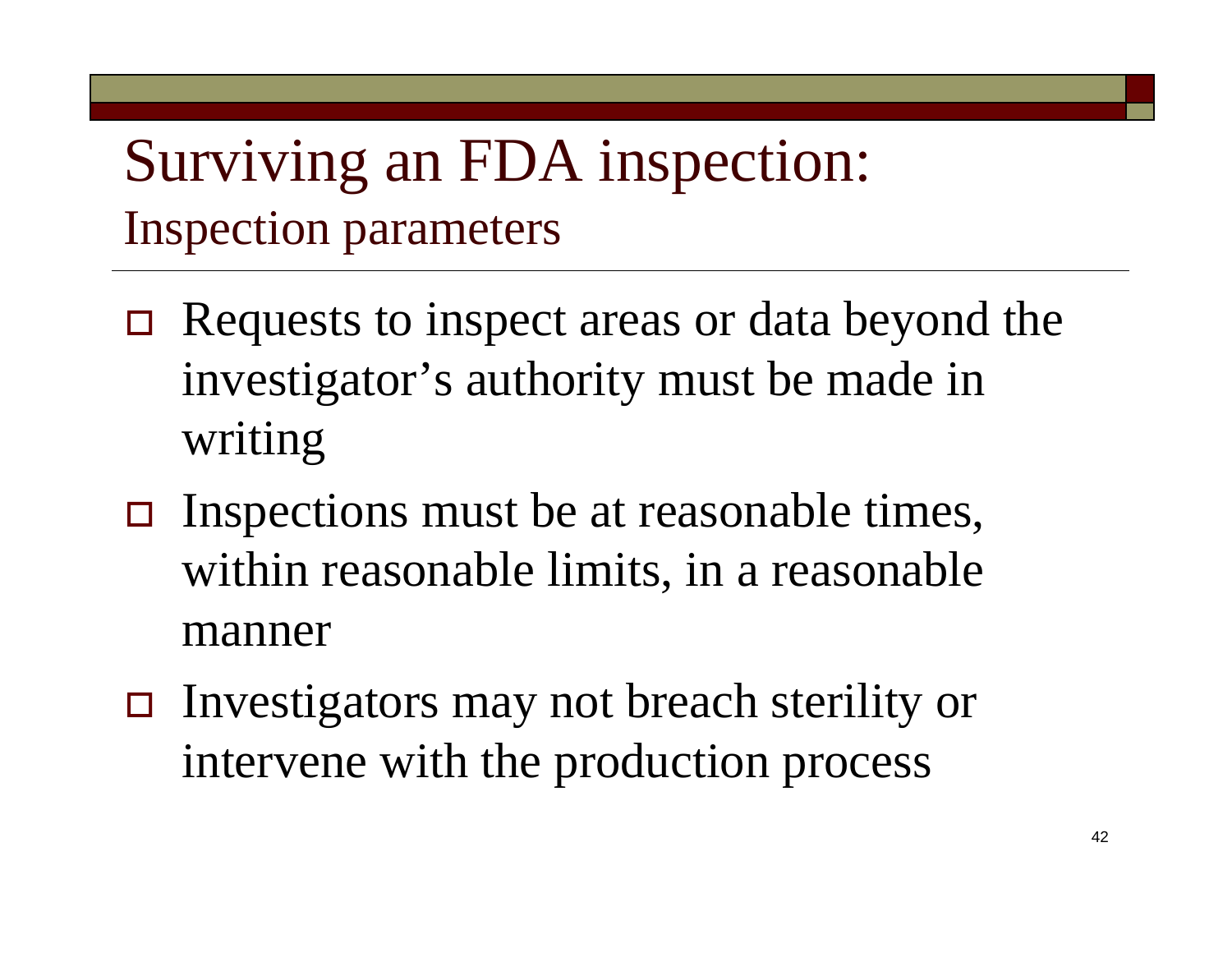#### Surviving an FDA inspection: Requests for documents or samples

- $\Box$  Employees should be forbidden to sign or initial any affidavit, receipt for samples or any other document without <u>counsel's</u> approval
- $\Box$  If samples are provided, get a receipt specifying the code, lot number and number of units taken
- $\Box$  Duplicates of all samples taken by the investigator must be taken by the company and identified by lot number, date and correspondence to FDA sample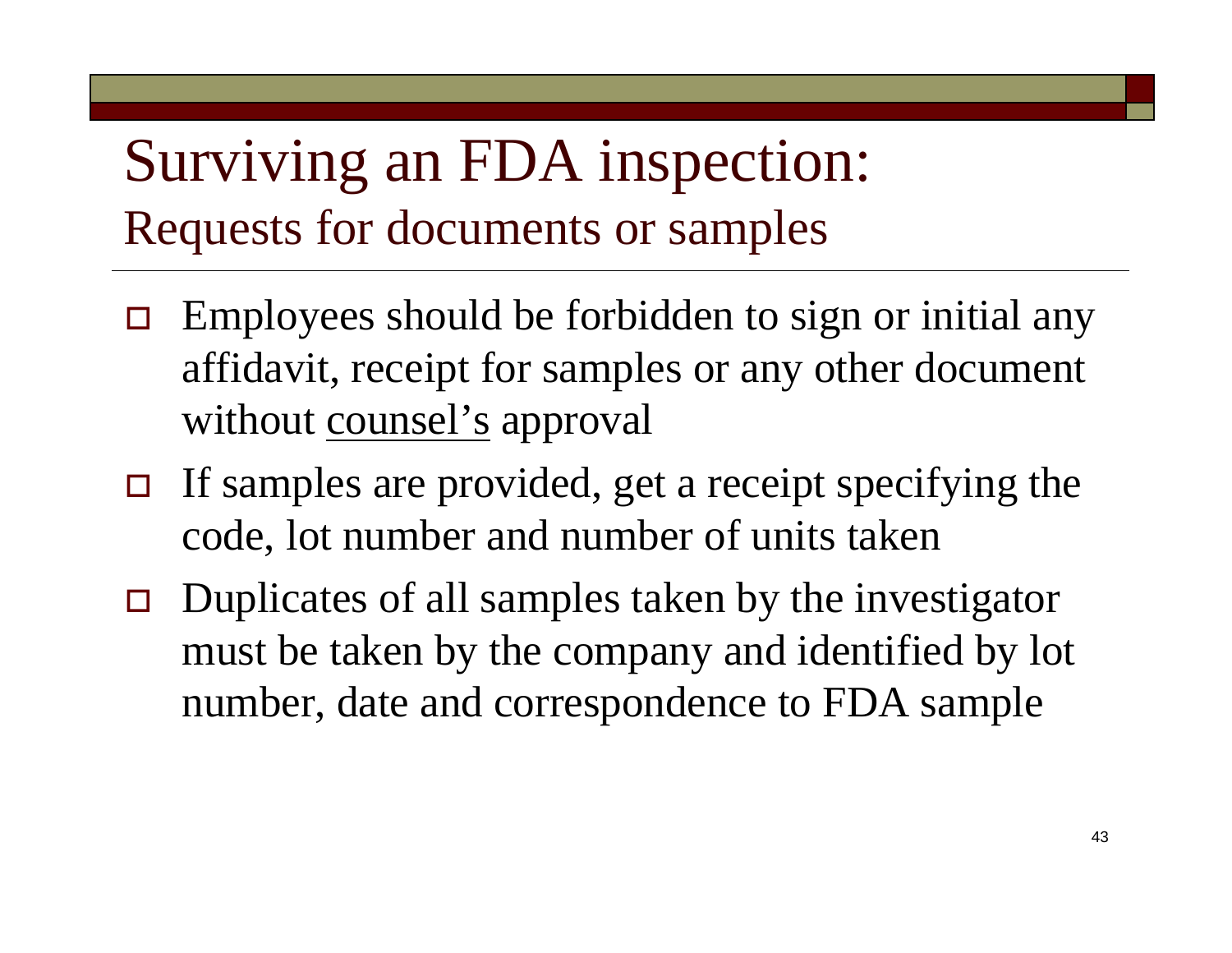Surviving an FDA inspection: After the inspection

- □ Do not commit to any corrective action unless employees are certain the commitment can be met
- Follow up to assure that required actions are completed expediently
- □ Prepare responses to any Form 483 observations or other written FDA notices that require written response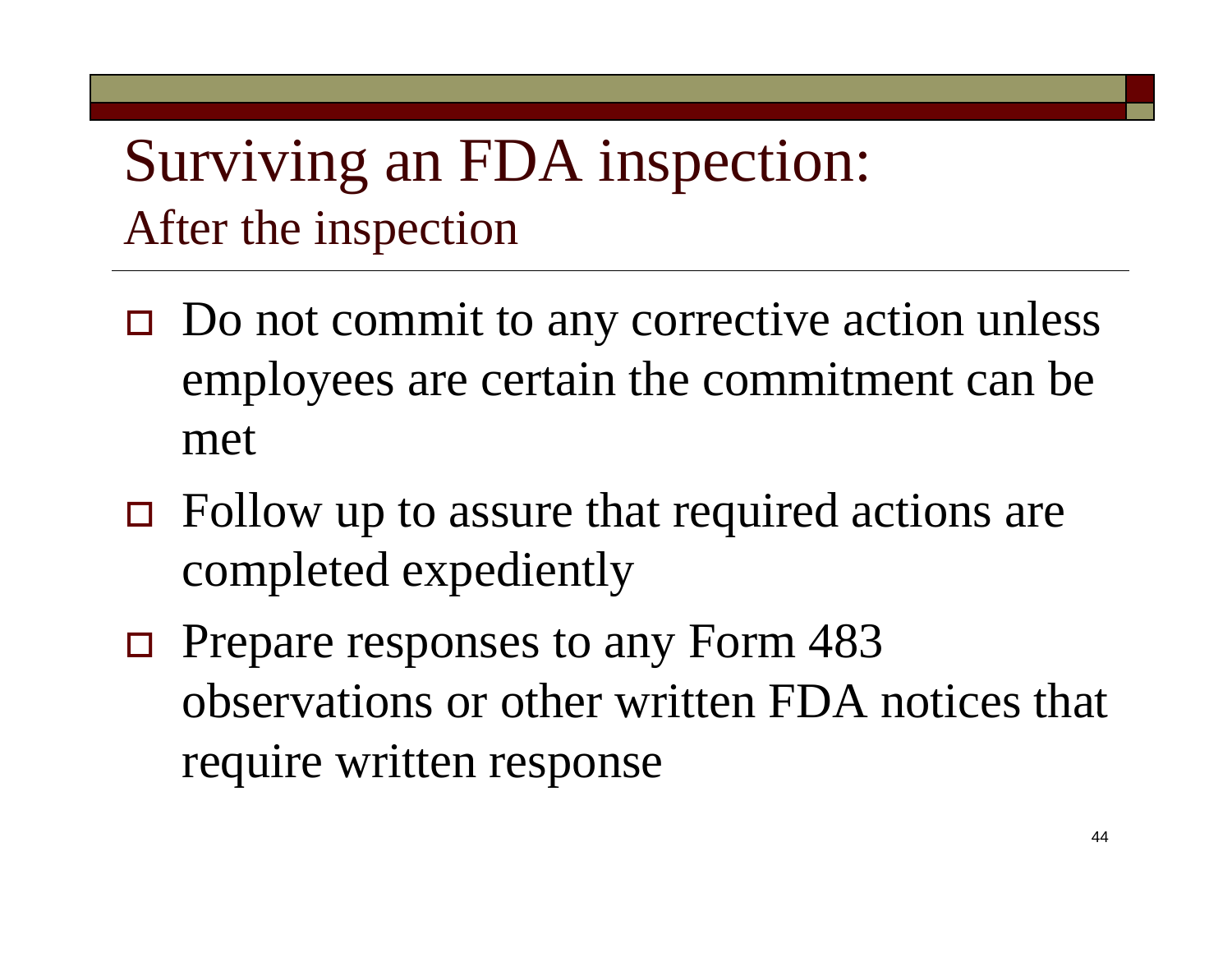## Surviving an FDA inspection: The "nonroutine" visit

- $\Box$  If investigator does not have a Form 482 Notice of Inspection, the company's voluntary consent is required to inspect
- Investigators should remain in the lobby while the inspection team calls the company's counsel